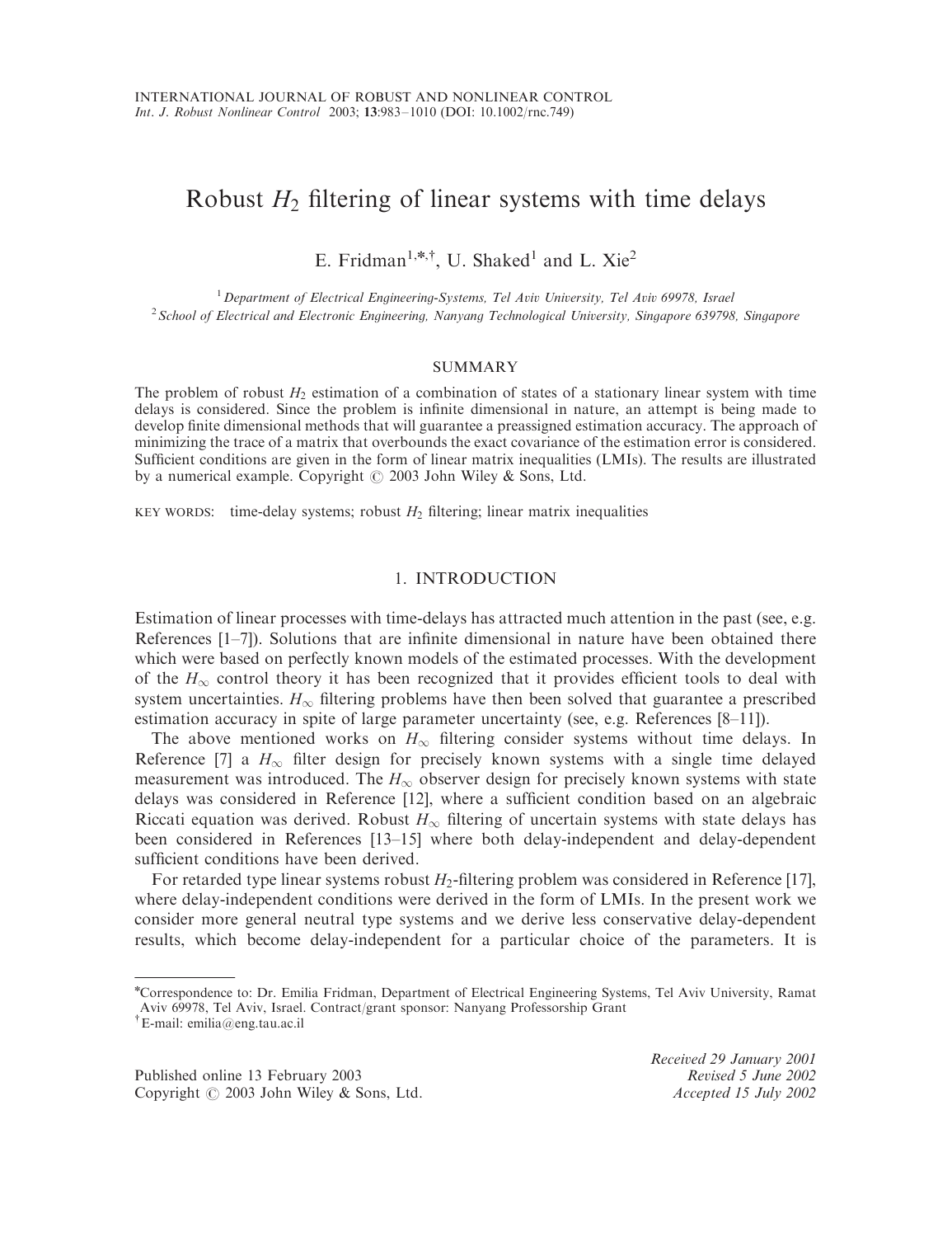well-known (see e.g. References [18–20]) that delay-dependent methods for stability and control are based on different model transformations. In our approach we combine neutral with parameterizing model transformations (see Reference [20]). Results are demonstrated in a simple example.

## 2. PROBLEM FORMULATION

Consider the following asymptotically stable system:

$$
\dot{x}(t) - \sum_{i=1}^{2} D_i \dot{x}(t - h_i) = \sum_{j=0}^{2} A_j x(t - h_j) + Bw(t)
$$
 (1a)

$$
z(t) = Lx(t) \tag{1b}
$$

where  $x(t) \in \mathcal{R}^n$  is the system state vector,  $0 < h_i$ ,  $i = 1, 2$  are known time delays and  $h_0 = 0$ ,  $w(t) \in \mathcal{R}^q$  is the exogenous disturbance signal which is assumed to be Gaussian standard, zeromean, unit covariance, white noise, independent of  $x(s)$ ,  $s \in [-h, 0]$ ,  $h = \max\{h_1, h_2\}$ , and  $z(t) \in \mathcal{R}^p$  is the combination of states to be estimated. We assume, for simplicity, that the initial value  $x(s)$ ,  $s \in [-h, 0]$  is zero. We define

$$
P(t) \stackrel{\scriptscriptstyle \Delta}{=} \mathscr{E}\{x(t)x^{\mathrm{T}}(t)\}\tag{2}
$$

where  $\mathscr E$  denotes expectation.

To guarantee robustness of the results with respect to small changes of delay we assume:

(A1) The difference equation  $x(t) - \sum_{i=1}^{2} D_i x(t - h_i) = 0$  is asymptotically stable for all values of *hi*:

A sufficient LMI condition for A1 may be found in Reference [21]. The measurement is given by

$$
y(t) = \text{col}\{C_0x(t), C_1x(t - h_1), C_2x(t - h_2)\} + D_{21}w(t)
$$
\n(3)

where  $y(t) \in \mathcal{R}^r$ . The matrices  $A_i$ ,  $C_i$ ,  $i = 0, 1, 2$   $D_i$ ,  $i = 1, 2$  and  $D_{21}$  are constant matrices of appropriate dimensions,  $C_i \in \mathcal{R}^{r_i \times n}$ ,  $i = 0, 1, 2$ .

We first treat the case where these matrices are all known. We then consider the case where the parameters of these matrices are uncertain.

In the first case, where the matrices and the time delays are all known, we consider a Luenberger type observer:

$$
\dot{\hat{\mathbf{x}}}(t) - \sum_{i=1}^{2} D_i \dot{\hat{\mathbf{x}}}(t - h_i) = \sum_{j=0}^{2} A_j \hat{\mathbf{x}}(t - h_j) + \sum_{j=0}^{2} K_j (\Pi_j y(t) - C_j \hat{\mathbf{x}}(t - h_j)),
$$
  
\n
$$
\hat{\mathbf{x}}(t) \equiv 0, \ t \in [-h \ 0]
$$
\n(4)

where  $\Pi_0 = [I_{r_0} \ 0 \ 0], \ \Pi_1 = [0 \ I_{r_1} \ 0], \ \Pi_2 = [0 \ 0 \ I_{r_2}],$  and define

$$
e(t) = x(t) - \hat{x}(t) \tag{5}
$$

We seek the filter gains  $K_i$  that minimize an upper-bound on the variance of *Le* defined by

$$
J = \text{trace}\{LP_e L^{\text{T}}\}\tag{6a}
$$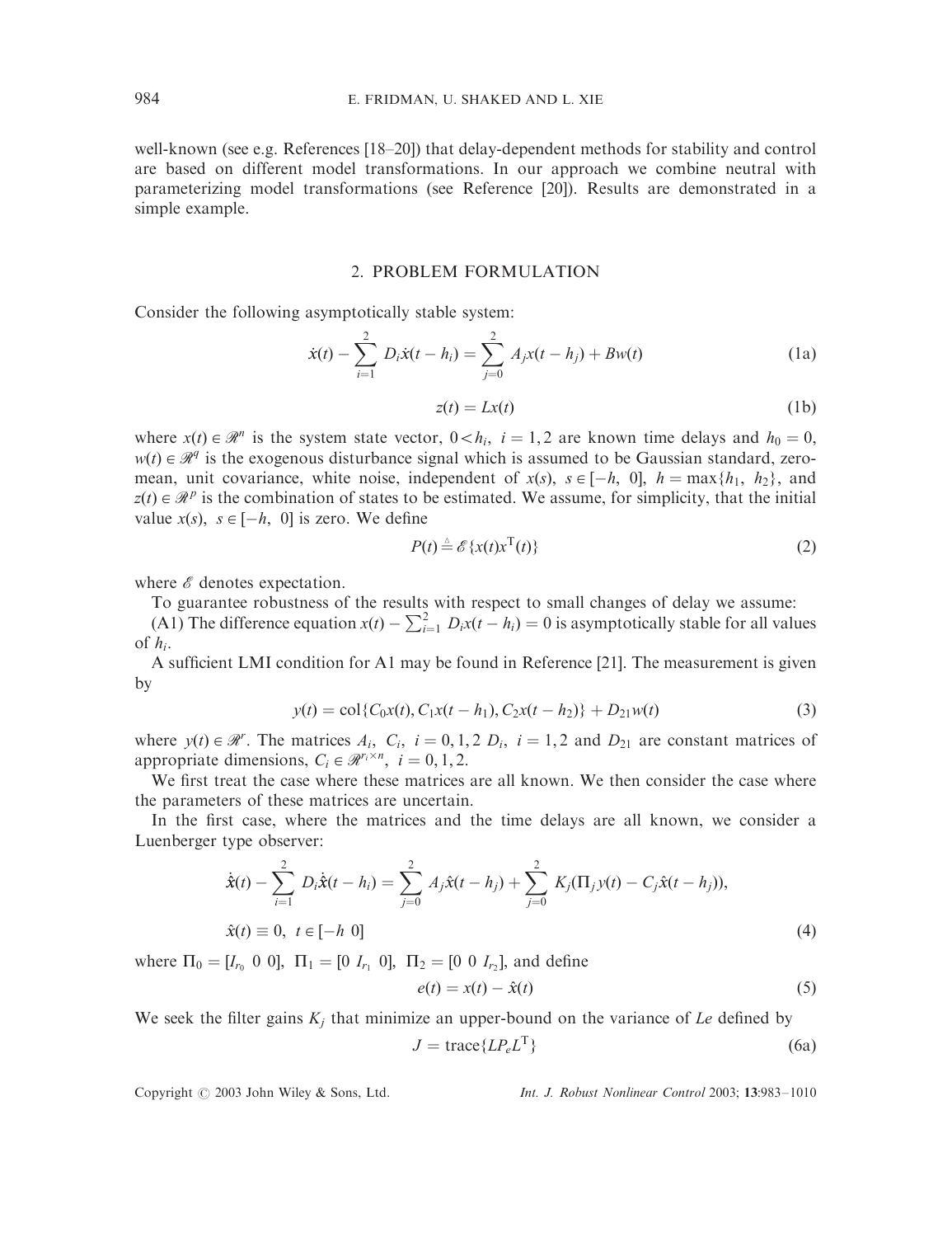$$
P_e \stackrel{\scriptscriptstyle \triangle}{=} \mathscr{E}\{e(t)e(t)^{\mathrm{T}}\}\tag{6b}
$$

We begin our analysis by considering the propagation of *w* through the system of (1).

# 3. THE PROPAGATION OF *w*

Denoting the fundamental matrix of (1)  $(B = 0)$  by  $\Phi(t)$  we have that

$$
\dot{\Phi}(t) - \sum_{i=1}^{2} D_i \dot{\Phi}(t - h_i) = \sum_{j=0}^{2} A_j \Phi(t - h_j), \ \Phi(s) \equiv 0, \ \forall \ s < 0, \ \Phi(0) = I_n
$$
 (7)

The signal  $x(t)$  that corresponds to a specific  $w(t)$  is

$$
x(t) = \int_0^t \Phi(t - s) B w(s) \, \mathrm{d}s \tag{8}
$$

Thus

$$
P(t) = \mathscr{E}\left\{\int_0^t \int_0^t \Phi(t-s)Bw(s)w^{\mathrm{T}}(\bar{s})B^{\mathrm{T}}\Phi^{\mathrm{T}}(t-\bar{s}) \,ds\,d\bar{s}\right\}
$$
  
= 
$$
\int_0^t \int_0^t \Phi(t-s)B\delta(s, \bar{s})B^{\mathrm{T}}\Phi^{\mathrm{T}}(t-\bar{s}) \,ds\,d\bar{s}
$$
  
= 
$$
\int_0^t \Phi(t-s)BB^{\mathrm{T}}\Phi^{\mathrm{T}}(t-s)\,ds
$$
 (9)

Note also that due to the properties of  $\Phi(s)$  we have

$$
P(t-h) = \int_0^t \Phi(t-s-h)BB^{\mathrm{T}}\Phi^{\mathrm{T}}(t-s-h) \,\mathrm{d}s \tag{10}
$$

For  $t \to \infty$  we have

$$
P = \int_0^\infty \Phi(\tau) B B^{\mathrm{T}} \Phi(\tau)^{\mathrm{T}} d\tau \tag{11}
$$

It follows from (7) that

$$
\frac{d}{dt} \left[ \Phi(t) + \sum_{i=1}^{2} F_i \int_{t-h_i}^{t} \Phi(s) ds - \sum_{i=1}^{2} D_i \Phi(t-h_i) \right]
$$
\n
$$
= \left( A_0 + \sum_{i=1}^{2} F_i \right) \Phi(t) + \sum_{i=1}^{2} (A_i - F_i) \Phi(t-h_i)
$$
\n(12)

The latter combines the neutral type and the parameterized model transformations of Reference [20]. For  $F_i = 0$ ,  $i = 1, 2$  we obtain below delay-independent results and for  $F_i = A_i$  we have the standard neutral type representation.

The result of (12) holds for all  $F_i \in \mathcal{R}^{n \times n}$ . In the sequel we restrict  $F_i$  as follows:

(A2) The eigenvalues of the matrix  $A_0 + \sum_{i=1}^{\infty} F_i$  all reside in the left half of the complex plane.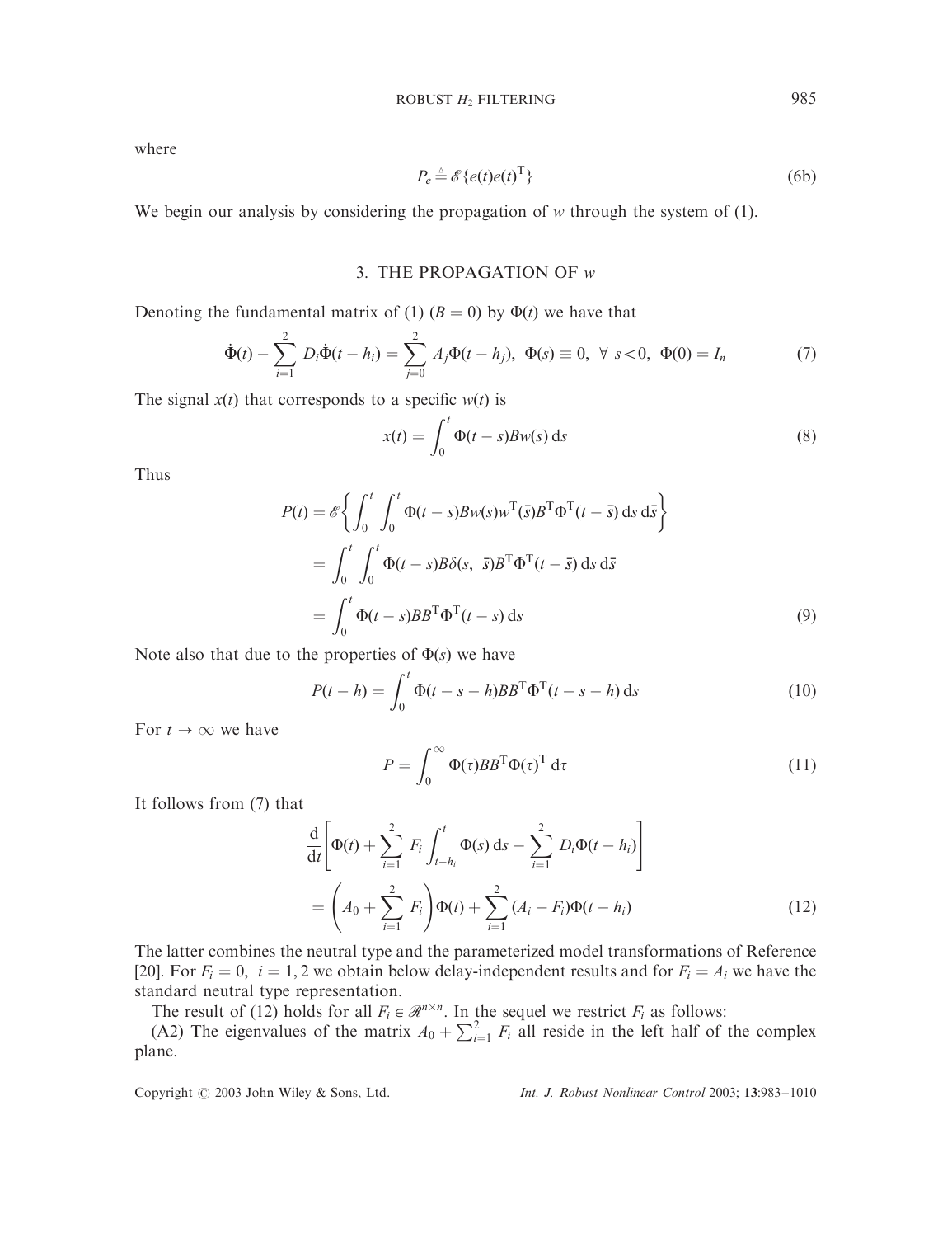Applying the model transformation of (12) we consider the following:

$$
Q = \int_0^\infty \frac{d}{d\tau} \Biggl[ \Biggl( \Phi(\tau) + \sum_{i=1}^2 F_i \int_{\tau - h_i}^\tau \Phi(s) ds - \sum_{i=1}^2 D_i \Phi(\tau - h_i) \Biggr) BB^{\mathrm{T}} \times \Biggl( \Phi^{\mathrm{T}}(\tau) + \sum_{i=1}^2 \int_{\tau - h_i}^\tau \Phi^{\mathrm{T}}(s) ds F_i^{\mathrm{T}} - \sum_{i=1}^2 \Phi^{\mathrm{T}}(\tau - h_i) D_i^{\mathrm{T}} \Biggr) \Biggr] d\tau
$$
\n(13)

Due to the properties of  $\Phi(t)$ , bearing in mind that system (1) is asymptotically stable, it is readily found that  $Q = -BB^T$  and we thus obtain the following:

$$
-BB^{T} = \int_{0}^{\infty} \left[ \left( A_{0} + \sum_{i=1}^{2} F_{i} \right) \Phi(\tau) + \sum_{i=1}^{2} (A_{i} - F_{i}) \Phi(\tau - h_{i}) \right] \times BB^{T} \left[ \Phi^{T}(\tau) + \sum_{i=1}^{2} \int_{\tau - h_{i}}^{\tau} \Phi^{T}(s) ds F_{i}^{T} - \sum_{i=1}^{2} \Phi^{T}(\tau - h_{i}) D_{i}^{T} \right] d\tau
$$

$$
+ \int_{0}^{\infty} \left[ \Phi(\tau) + \sum_{i=1}^{2} F_{i} \int_{\tau - h_{i}}^{\tau} \Phi(s) ds - \sum_{i=1}^{2} D_{i} \Phi(\tau - h_{i}) \right]
$$

$$
\times BB^{T} \left[ \Phi^{T}(\tau) \left( A_{0}^{T} + \sum_{i=1}^{2} F_{i}^{T} \right) + \sum_{i=1}^{2} \Phi^{T}(\tau - h_{i}) (A_{i}^{T} - F_{i}^{T}) \right] d\tau \tag{14}
$$

Using (11) we thus have

$$
\Gamma(P) \stackrel{\triangle}{=} BB^{\mathrm{T}} + \left(A_0 + \sum_{i=1}^2 F_i\right) P + P\left(A_0^{\mathrm{T}} + \sum_{i=1}^2 F_i^{\mathrm{T}}\right) + \sum_{i=1}^2 \sum_{j=0}^2 \mu_{i,j} + \sum_{i=0}^2 \sum_{j=1}^2 \eta_{i,j} = 0 \qquad (15a)
$$

where

$$
\mu_{i,0} = -\left(A_0 + \sum_{j=1}^2 F_j\right) \int_0^\infty \Phi(\tau) BB^{\mathrm{T}} \Phi^{\mathrm{T}}(\tau - h_i) D_i^{\mathrm{T}} d\tau \n- D_i \int_0^\infty \Phi(\tau - h_i) BB^{\mathrm{T}} \Phi^{\mathrm{T}}(\tau) d\tau \left(A_0^{\mathrm{T}} + \sum_{j=1}^2 F_j^{\mathrm{T}}\right) \n+ (A_i - F_i) \int_0^\infty \Phi(\tau - h_i) BB^{\mathrm{T}} \Phi^{\mathrm{T}}(\tau) d\tau + \int_0^\infty \Phi(\tau) BB^{\mathrm{T}} \Phi^{\mathrm{T}}(\tau - h_i) d\tau (A_i^{\mathrm{T}} - F_i^{\mathrm{T}})
$$
\n(15b)

$$
\mu_{i,j} = -(A_i - F_i) \int_0^\infty \Phi(\tau - h_i) BB^{\mathrm{T}} \Phi^{\mathrm{T}}(\tau - h_j) D_j^{\mathrm{T}} d\tau \n- D_j \int_0^\infty \Phi(\tau - h_j) BB^{\mathrm{T}} \Phi^{\mathrm{T}}(\tau - h_i) d\tau (A_i^{\mathrm{T}} - F_i^{\mathrm{T}}),
$$
\n(15c)

 $i = 1, 2, j = 1, 2$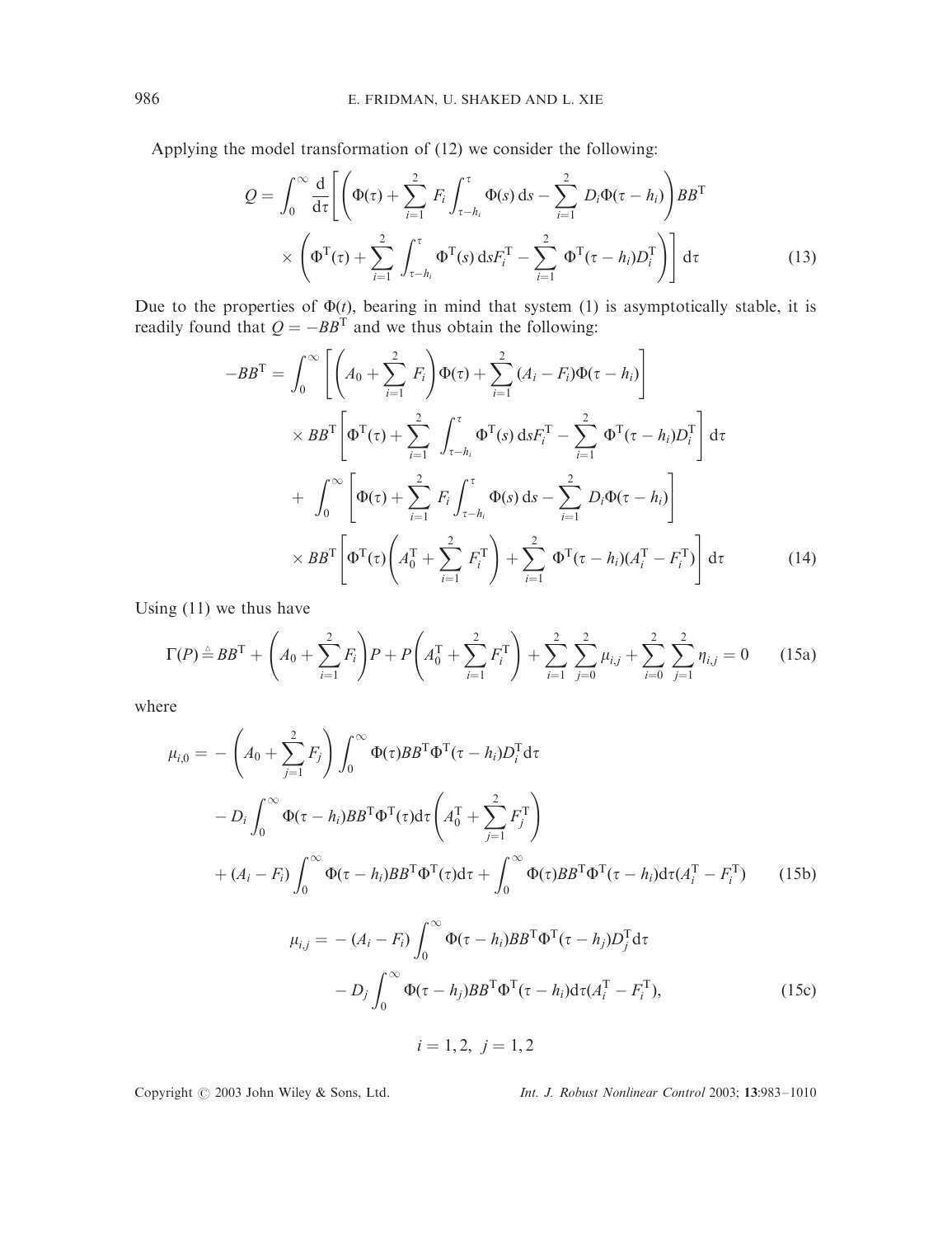$$
\eta_{0,j} = \left(A_0 + \sum_{i=1}^2 F_i\right) \int_0^\infty \Phi(\tau) BB^{\mathsf{T}} \int_{\tau-h_j}^\tau \Phi^{\mathsf{T}}(s) ds \, d\tau F_j^{\mathsf{T}} + F_j \int_0^\infty
$$
\n
$$
\times \int_{\tau-h_j}^\tau \Phi(s) ds BB^{\mathsf{T}} \Phi^{\mathsf{T}}(\tau) d\tau \left(A_0^{\mathsf{T}} + \sum_{i=1}^2 F_i^{\mathsf{T}}\right)
$$
\n
$$
\eta_{i,j} = (A_i - F_i) \int_0^\infty \Phi(\tau - h_i) BB^{\mathsf{T}} \int_{\tau-h_j}^\tau \Phi^{\mathsf{T}}(s) ds \, d\tau F_j^{\mathsf{T}} + F_j \int_0^\infty
$$
\n
$$
\times \int_{\tau-h_j}^\tau \Phi(s) ds BB^{\mathsf{T}} \Phi^{\mathsf{T}}(\tau - h_i) d\tau (A_i^{\mathsf{T}} - F_i^{\mathsf{T}})
$$
\n(15e)

Using the fact that for any two matrices *X* and *Y* that are of the appropriate dimensions the following holds for any positive scalar  $\varepsilon$ :

$$
XY^{\mathrm{T}} + YX^{\mathrm{T}} \le \varepsilon X X^{\mathrm{T}} + \varepsilon^{-1} Y Y^{\mathrm{T}} \tag{16}
$$

Applying the latter to (15a) the following inequality is obtained for any positive scalars  $q_{i,j}$ ,  $\bar{r}_i$ and  $r_{j,i}$ ,  $i = 1, 2$ ,  $j = 0, 1, 2$ :

$$
0 = \Gamma(P) \le BB^{\mathsf{T}} + \left(A_0 + \sum_{i=1}^{2} F_i\right) P + P\left(A_0^{\mathsf{T}} + \sum_{i=1}^{2} F_i^{\mathsf{T}}\right)
$$
  
+ 
$$
\sum_{j=1}^{2} \sum_{i=1}^{2} \left[q_{i,j}(A_i - F_i)P(A_i^{\mathsf{T}} - F_i^{\mathsf{T}}) + q_{i,j}^{-1}D_jPD_j^{\mathsf{T}}\right]
$$
  
+ 
$$
\sum_{i=1}^{2} \left[q_{i,0}(A_i - F_i)P(A_i^{\mathsf{T}} - F_i^{\mathsf{T}})\right] + q_{i,0}^{-1}P\right]
$$
  
+ 
$$
\sum_{j=1}^{2} h_j \left[r_{0,j}(A_0 + \sum_{i=1}^{2} F_i)P\left(A_0^{\mathsf{T}} + \sum_{i=1}^{2} F_i^{\mathsf{T}}\right) + r_{0,j}^{-1}F_jPP_j^{\mathsf{T}}\right]
$$
  
+ 
$$
\sum_{i=1}^{2} \sum_{j=1}^{2} h_j \left[r_{i,j}(A_i - F_i)P(A_i^{\mathsf{T}} - F_i^{\mathsf{T}}) + r_{i,j}^{-1}F_jPP_j^{\mathsf{T}}\right]
$$
  
+ 
$$
\sum_{j=1}^{2} \left[\bar{r}_j\left(A_0 + \sum_{i=1}^{2} F_i\right)P\left(A_0^{\mathsf{T}} + \sum_{i=1}^{2} F_i^{\mathsf{T}}\right) + \bar{r}_j^{-1}D_jPD_j^{\mathsf{T}}\right]
$$
  
= 
$$
\bar{\Psi} + \sum_{i=1}^{2} \sigma_i^2(A_i - F_i)P(A_i^{\mathsf{T}} - F_i^{\mathsf{T}}) + \beta^2\left(A_0 + \sum_{i=1}^{2} F_i\right)P\left(A_0^{\mathsf{T}} + \sum_{i=1}^{2} F_i^{\mathsf{T}}\right)
$$
  
+ 
$$
\sum_{j=1}^{2} \bar{\sigma}_j^2 F_jPP_j^{\mathsf{T}} \triangleq \bar{\Gamma}(P)
$$
(17)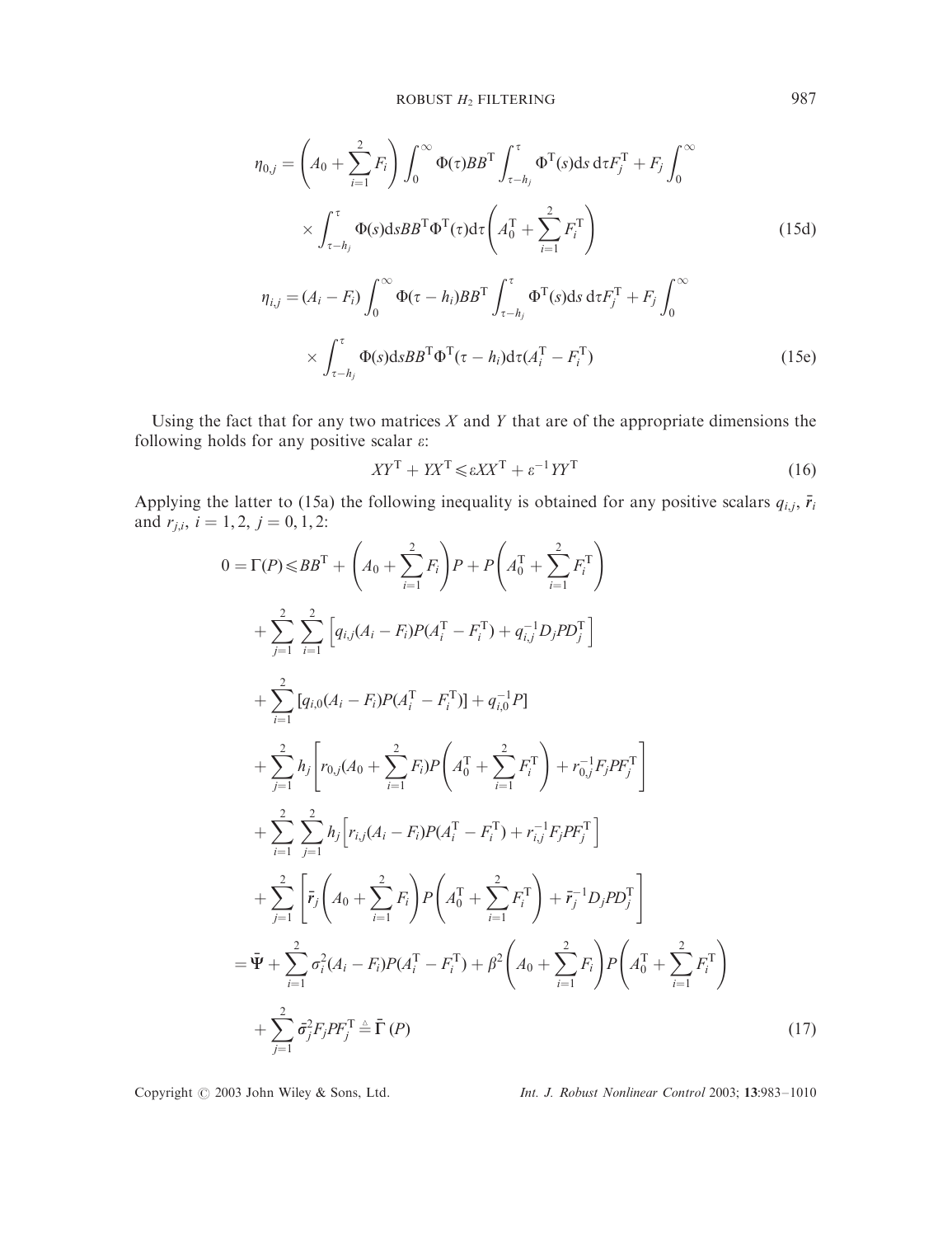$$
\begin{aligned}\n\bar{\Psi} &= BB^{\mathrm{T}} + A_0 P + PA_0^{\mathrm{T}} + \sum_{i=1}^{2} \left[ F_i P + PF_i^{\mathrm{T}} \right] \\
&+ \sum_{j=1}^{2} \left( \bar{r}_j^{-1} + \sum_{i=1}^{2} q_{i,j}^{-1} \right) D_j P D_j^{\mathrm{T}} + P \sum_{i=1}^{2} q_{i,0}^{-1}\n\end{aligned} \tag{18a}
$$

$$
\sigma_i^2 = \sum_{j=0}^2 q_{i,j} + \sum_{j=1}^2 h_j r_{i,j}, \quad i = 1, 2
$$
 (18b)

$$
\beta^2 = \sum_{j=1}^2 (h_j r_{0,j} + \bar{r}_j),
$$
\n(18c)

$$
\bar{\sigma}_j^2 = \sum_{i=0}^2 r_{i,j}^{-1} h_j, \quad j = 1, 2.
$$
 (18d)

We represent  $\bar{\Gamma}(P)$  in the form

$$
\bar{\Gamma}(P) = \left(A_0 + \sum_{i=1}^{2} F_i\right) P + P\left(A_0^{\mathrm{T}} + \sum_{i=1}^{2} F_i^{\mathrm{T}}\right) + \sum_{i=1}^{8} M_i P M_i^{\mathrm{T}} + B B^{\mathrm{T}}
$$

Considering next the inequality

$$
\bar{\Gamma}(\hat{P}) < 0 \tag{19}
$$

we show that for any solution  $\hat{P}$  of (19)  $\Delta = \hat{P} - P > 0$ , i.e.  $\hat{P}$  constitutes an upper-bound for the covariance matrix *P*. Since  $\bar{\Gamma}(P) \ge 0$ , we have

$$
\bar{\Gamma}(\hat{P}) - \bar{\Gamma}(P) = \left(A_0 + \sum_{i=1}^2 F_i\right)\Delta + \Delta\left(A_0^{\mathrm{T}} + \sum_{i=1}^2 F_i^{\mathrm{T}}\right) + \sum_{i=1}^8 M_i \Delta M_i^{\mathrm{T}} < 0
$$

Assume to the contrary that  $\Delta$  has a negative eigenvalue, and consider the family  $S_t = (1 - t)\hat{P} + t\Delta$ ,  $0 \le t \le 1$ , which, clearly satisfies

$$
\left(A_0 + \sum_{i=1}^2 F_i\right) S_t + S_t \left(A_0^{\mathrm{T}} + \sum_{i=1}^2 F_i^{\mathrm{T}}\right) + \sum_{i=1}^8 M_i S_t M_i^{\mathrm{T}} < 0, \ \forall t \in [0, 1]
$$

Then there exists  $t = a \in (0, 1)$  such that  $S_a \ge 0$  and has a zero eigenvalue. Let  $\zeta$  be the eigenvector that corresponds to the zero eigenvalue. Then

$$
\xi^{\mathsf{T}}\left[\left(A_0+\sum_{i=1}^2 F_i\right)S_a + S_a\left(A_0^{\mathsf{T}} + \sum_{i=1}^2 F_i^{\mathsf{T}}\right) + \sum_{i=1}^8 M_i S_a M_i^{\mathsf{T}}\right] \xi = \xi^{\mathsf{T}}\left(\sum_{i=1}^8 M_i S_a M_i^{\mathsf{T}}\right) \xi \geq 0
$$

which contradicts to the previous inequality. Hence  $\hat{P} > P$ .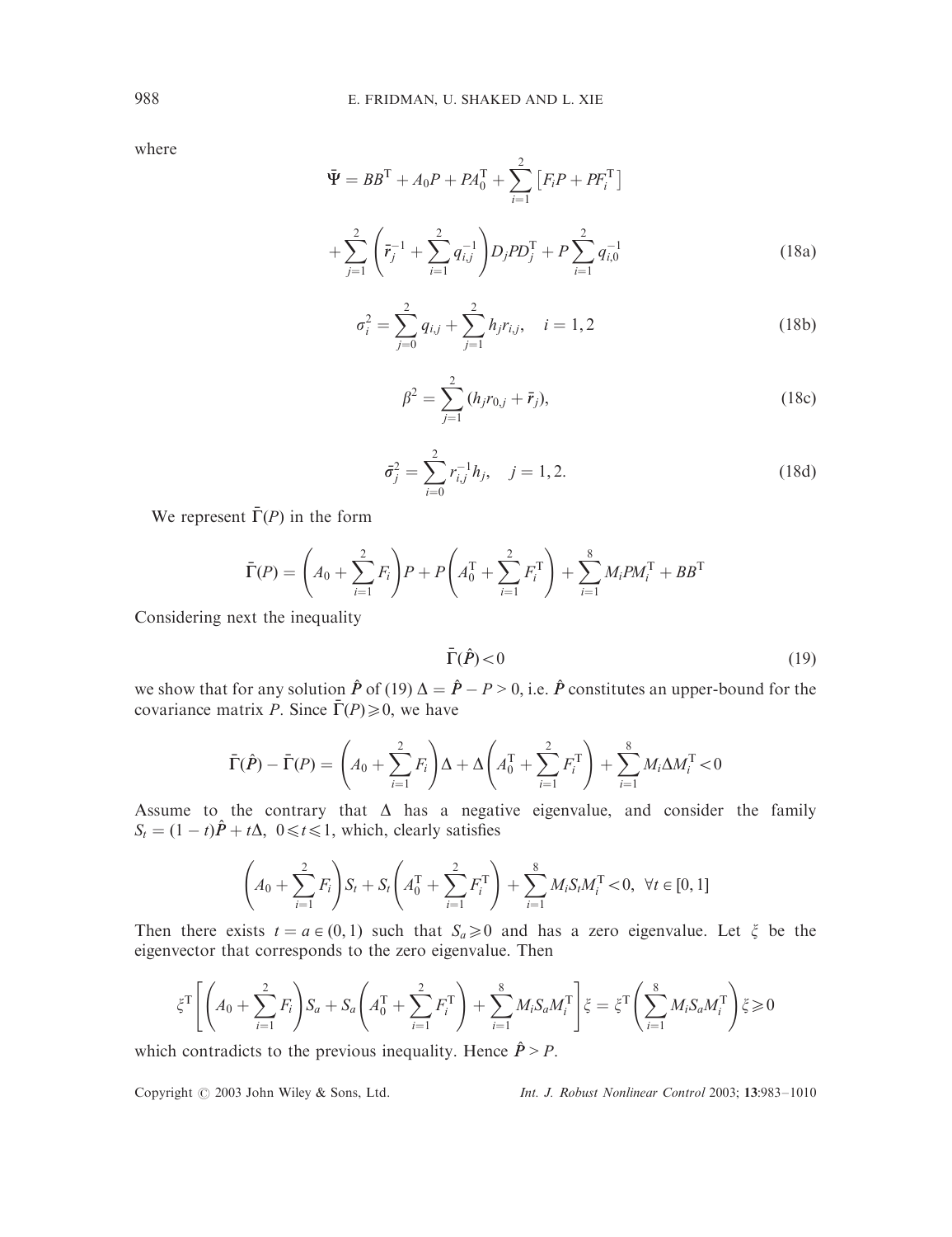By applying Schur formula to  $\bar{\Gamma}(\hat{P}) < 0$  and denoting  $F_i \hat{P} \triangleq W_i$ ,  $i = 1, 2$  we thus obtain the following.

## Lemma 1

Consider the asymptotically stable system (1). If, for some positive scalars  $q_{i,j}$ ,  $\bar{r}_i$  and  $r_{j,i}$ ,  $i = 1, 2, j = 0, 1, 2$ , there exists a solution  $(\hat{P}, W_1, W_2)$  to the following LMI

$$
\begin{bmatrix}\n\Psi & \sigma_1(A_1\hat{P} - W_1) & \sigma_2(A_2\hat{P} - W_2) & \bar{\sigma}_1 W_1 & \bar{\sigma}_2 W_2 & \beta(A_0\hat{P} + W_1 + W_2) \\
* & -\hat{P} & 0 & 0 & 0 \\
* & * & -\hat{P} & 0 & 0 & 0 \\
* & * & * & -\hat{P} & 0 & 0 \\
* & * & * & * & -\hat{P} & 0 \\
* & * & * & * & * & -\hat{P}\n\end{bmatrix} < 0 \quad (20a)
$$

where

$$
\Psi = BB^{T} + A_{0}\hat{P} + \hat{P}A_{0}^{T} + \sum_{i=1}^{2} [W_{i} + W_{i}^{T}]
$$
  
+ 
$$
\sum_{j=1}^{2} \left(\bar{r}_{j}^{-1} + \sum_{i=1}^{2} q_{i,j}^{-1}\right) D_{j}\hat{P}D_{j}^{T} + \hat{P}\sum_{i=1}^{2} q_{i,0}^{-1}
$$
(20b)

then

$$
P < \hat{P}
$$
 (21)

where  $P$  is defined in (11).

#### Remark 1

In the case where  $D_i = 0$ ,  $i = 1, 2$  the above inequality still holds, omitting the term that contains  $D_i$  in  $\Psi$  and deleting  $\bar{r}_i$  and  $q_{i,j}$ ,  $i = 1, 2$ ,  $j = 1, 2$  in the definitions of (18b,c).

A simpler, although to some extent more conservative, result can be obtained by substituting in Lemma 1  $F_i = A_i$ ,  $i = 0, 1, 2$ . The result, which corresponds to the neutral model transformation [18, 20] is the following.

Corollary 1

Consider the asymptotically stable system (1). If, for some positive scalars  $\bar{r}_j$  and  $r_{0,j}$ ,  $j = 1, 2$ , there exists a solution  $\hat{P}$  to the following LMI:

$$
\begin{bmatrix}\n\Psi_{S} & \bar{\sigma}_{1}A_{1}\hat{P} & \bar{\sigma}_{2}A_{2}\hat{P} & \beta(\sum_{i=0}^{2} A_{i})\hat{P} \\
* & -\hat{P} & 0 & 0 \\
* & * & -\hat{P} & 0 \\
* & * & * & -\hat{P}\n\end{bmatrix} < 0
$$
\n(22a)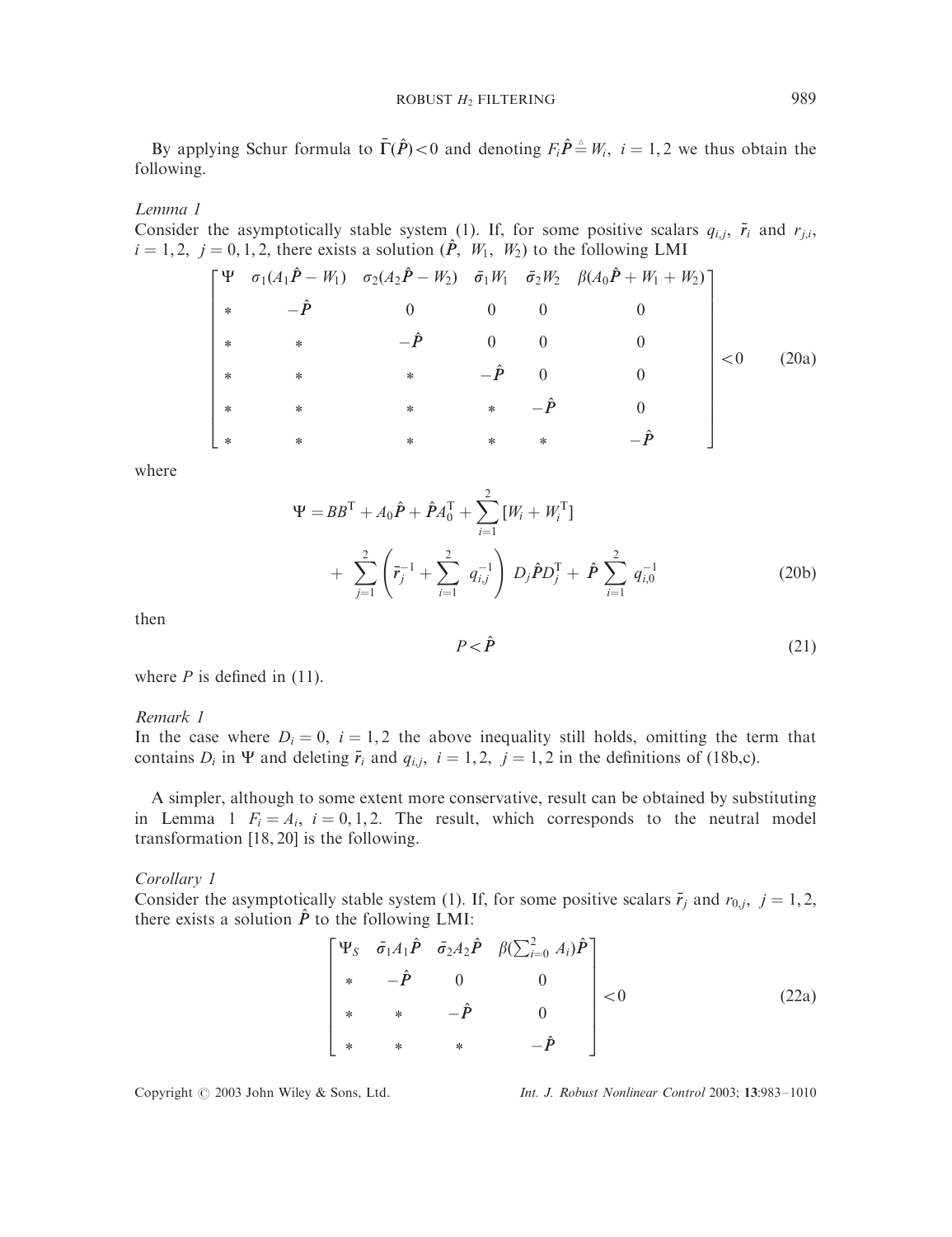$$
\Psi_S = BB^{\mathrm{T}} + \sum_{i=0}^{2} A_i \hat{P} + \hat{P} \sum_{i=0}^{2} A_i^{\mathrm{T}} + \sum_{j=1}^{2} \bar{r}_j^{-1} D_j \hat{P} D_j^{\mathrm{T}}
$$
\n
$$
\bar{\sigma}_j^2 = r_{0,j}^{-1} h_j
$$
\n(22b)

and

$$
\beta^2 = \sum_{j=1}^2 (h_j r_{0,j} + \bar{r}_j)
$$
 (22c)

then  $(22)$  is satisfied where *P* is defined in  $(11)$ .

The delay-independent inequality: The delay-independent result is obtained taking  $F_i = 0$ ,  $i = 1, 2$  and  $r_{i,j} = 0$ ,  $i = 0, 1, 2$ ,  $j = 1, 2$  in the above. The resulting delay-independent upper bound to the covariance matrix of the stationary state-vector  $x$  of (1) is given by the following.

#### Corollary 2

If, for some positive scalars  $q_{i,j}$ ,  $\bar{r}_i$ ,  $j = 0, 1, 2$ ,  $i = 1, 2$ , there exists a solution  $\hat{P}$  to the following LMI:

$$
\begin{bmatrix}\n\Psi & \hat{\sigma}_1 A_1 \hat{P} & \hat{\sigma}_2 A_2 \hat{P} & \hat{\beta} A_0 \hat{P} \\
* & -\hat{P} & 0 & 0 \\
* & * & -\hat{P} & 0 \\
* & * & * & -\hat{P}\n\end{bmatrix} < 0
$$
\n(23)

where  $\Psi$  is defined in (20b), and where  $W_i = 0$ ,  $\hat{\sigma}_i^2 = \sum_{j=0}^2 q_{i,j}$ ,  $i = 1, 2$  and  $\hat{\beta}^2 = \bar{r}_1 + \bar{r}_2$ , then (21) holds independently of the delay lengths  $h_1$  and  $h_2$ .

The affinity of (20a) in the system matrices allows bounding the covariance of  $x(t)$  also in the case where these matrices and the time delays  $h_1$  and  $h_2$  are uncertain.

Denoting

$$
\Omega = \begin{bmatrix} A_0 & A_1 & A_2 & D_1 & D_2 & B & L \end{bmatrix}
$$

we assume that  $\Omega \in \mathcal{C}_0(\Omega_i, j = 1, \ldots, N_\Omega)$ , namely,

$$
\Omega = \sum_{j=1}^{N_{\Omega}} f_j \Omega_j \quad \text{for some} \quad 0 \leqslant f_j \leqslant 1, \quad \sum_{j=1}^{N_{\Omega}} f_j = 1 \tag{24}
$$

where the  $N_{\Omega}$  vertices of the polytope are described by

$$
\Omega_j = [A_0^{(j)} \quad A_1^{(j)} \quad A_2^{(j)} \quad D_1^{(j)} \quad D_2^{(j)} \quad B^{(j)} \quad L^{(j)}]
$$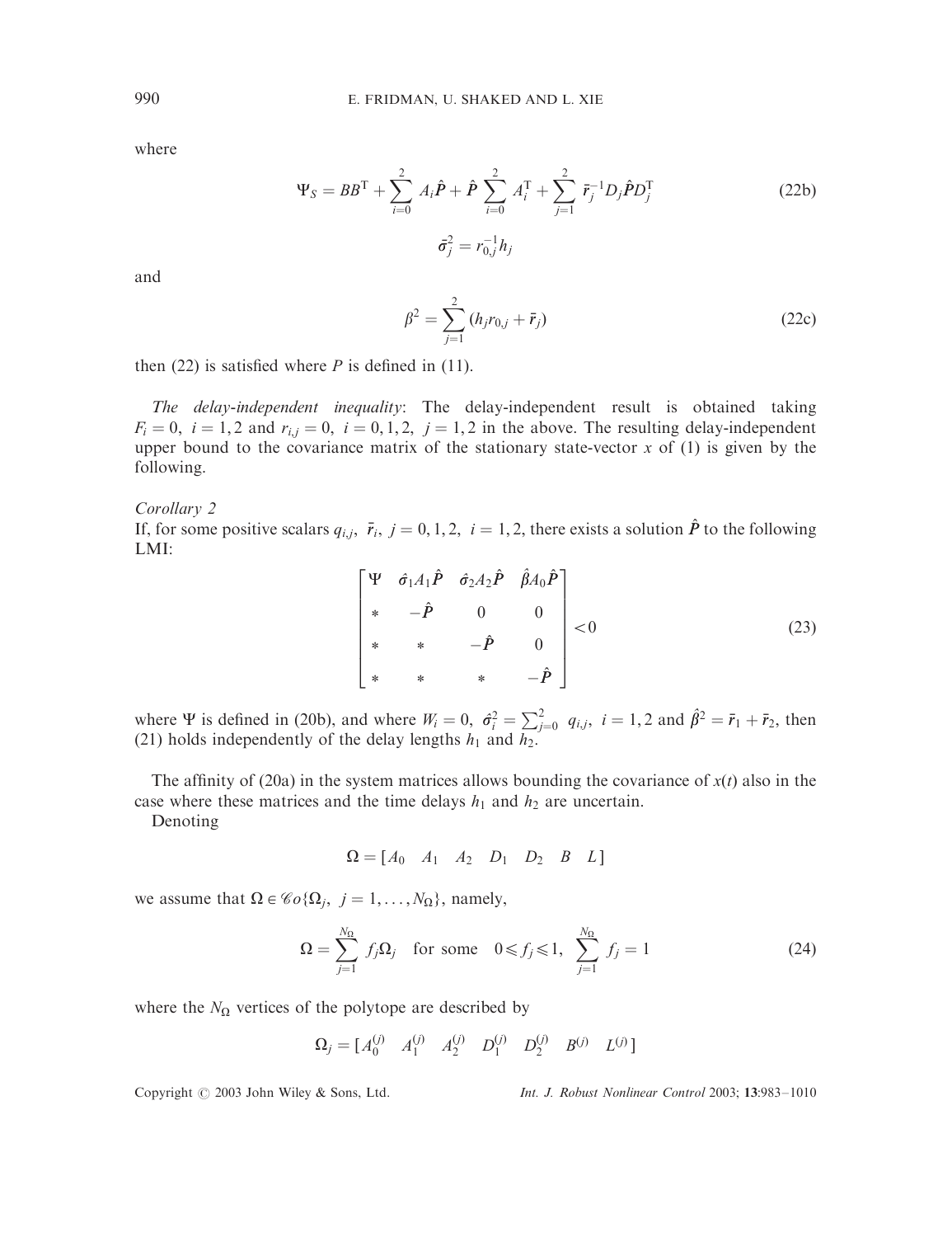Assuming also that

$$
h_i \in [0 \ \bar{h}_i], \quad i = 1, 2 \tag{25}
$$

we obtain the following:

Theorem 1

Consider the asymptotically stable system (1) where the time delays  $h_1$  and  $h_2$  satisfy (25) and the system matrices reside anywhere in the uncertainty polytope  $\Omega$  of (24). The matrix H is an upper-bound to the covariance of  $z(t)$  if for some positive scalars  $q_{i,j}$ ,  $\bar{r}_i$  and  $r_{j,i}$ ,  $i = 1, 2$ ,  $j =$  $(0, 1, 2)$ , there exists a solution  $(\hat{P}, W_1^{(j)}, W_2^{(j)}, j = 1, 2, \ldots, N_{\Omega}, \bar{H})$  to the following set of  $2N_{\Omega}$ LMIs:

$$
\begin{bmatrix}\n\Psi^{(j)} & \sigma_1(A_1^{(j)}\hat{P} - W_1) & \sigma_2(A_2^{(j)}\hat{P} - W_2) & \bar{\sigma}_1 W_1 & \bar{\sigma}_2 W_2 & \beta(A_0^{(j)}\hat{P} + W_1 + W_2) \\
* & -\hat{P} & 0 & 0 & 0 \\
* & * & -\hat{P} & 0 & 0 & 0 \\
* & * & * & -\hat{P} & 0 & 0 \\
* & * & * & * & -\hat{P} & 0 \\
* & * & * & * & * & -\hat{P} & 0 \\
* & * & * & * & * & -\hat{P}\n\end{bmatrix}
$$
\n
$$
(26a)
$$

and

$$
\begin{bmatrix} H & L^{(j)}\hat{P} \\ \hat{P}L^{(j)T} & \hat{P} \end{bmatrix} \ge 0 \quad j = 1, 2, ..., N_{\Omega}
$$
 (26b)

where

$$
\Psi^{(j)} = B^{(j)}B^{(j)T} + A_0^{(j)}\hat{P} + \hat{P}A_0^{(j)T} + \sum_{i=1}^2 [W_i^{(j)} + W_i^{(j)T}] + \sum_{j=1}^2 \left(\bar{r}_j^{-1} + \sum_{i=1}^2 q_{i,j}^{-1}\right) D_j^{(j)}\hat{P}D_j^{(j)T} + P \sum_{i=1}^2 q_{i,0}^{-1}
$$
(27)

and where  $\sigma_i$ ,  $\beta$ , and  $\bar{\sigma}_i$ ,  $i = 1, 2$ , are defined in (18b)–(18d).

Corollaries 1 and 2 can be similarly generalized to the case of polytopic uncertainty.

## 4. A SIMPLE OBSERVER

The results of Section 3 correspond, in a way to the expressions that have to be solved in the mixed  $H_{\infty}/H_2$  BRL when the bound on the disturbance attenuation level tends to infinity [23]. Similarly to the BRL, they can be used, after some modifications, to minimize a bound on the covariance of the error that is encountered while estimating *z* of (1b).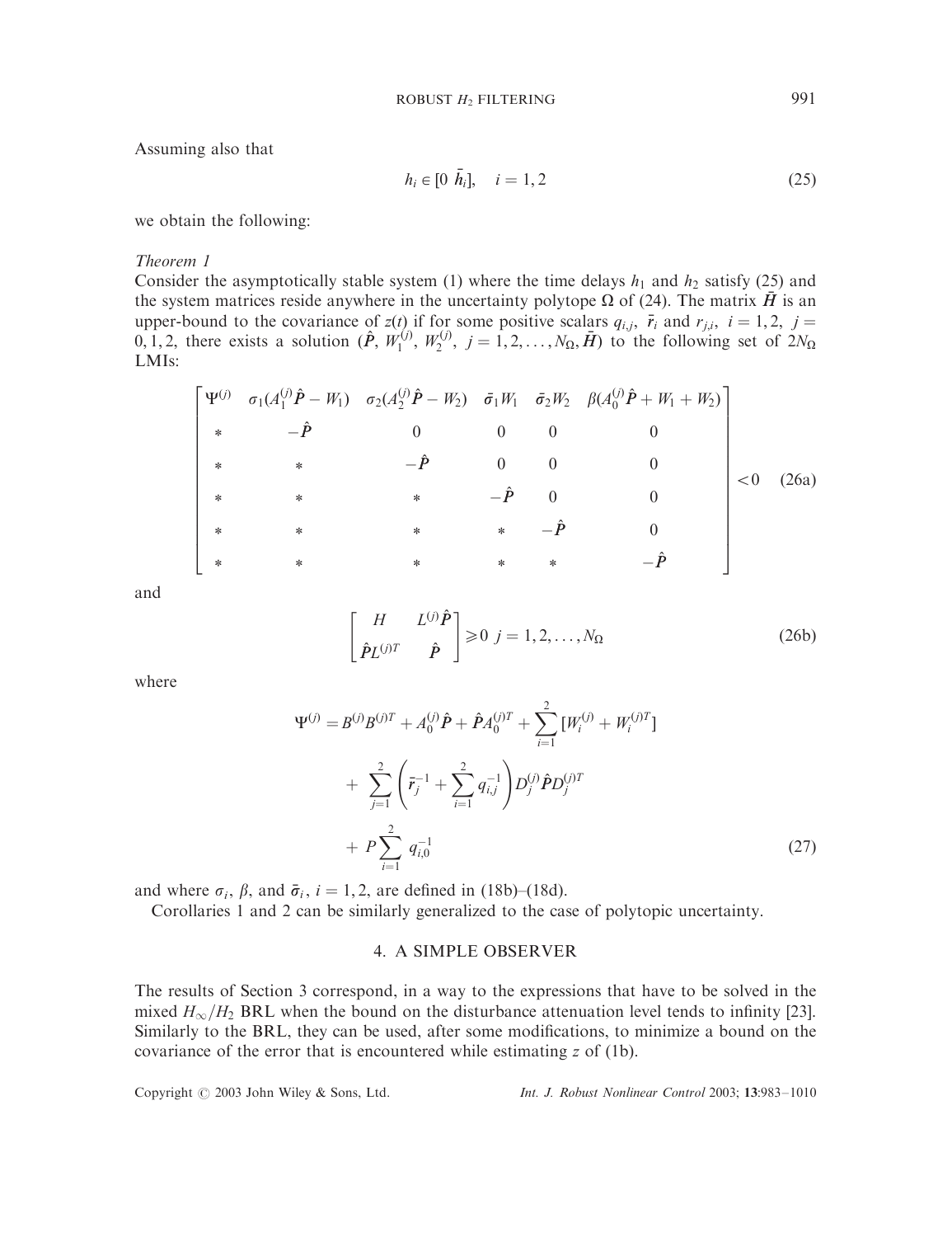The above was based on the assumption that the system considered is asymptotically stable. In the sequel we shall apply the results of Lemma 2 to the system that describes the evolution of the estimation error. Verification of the stability of the latter system can be made by applying the known conditions for stability (see e.g. References [18, 16, 20, 21]). In the remark below we give one of such sufficient conditions for stability.

## Remark 2

The following result provides a sufficient condition for stability.

Consider system (1). Assume that for some positive scalars  $q_{i,j}$ ,  $\bar{r}_i$  and  $r_{j,i}$ ,  $i = 1, 2, j = 0, 1, 2,$ there exists a solution  $(\hat{P}, W_1, W_2)$  to (20a) where  $\beta$ ,  $\bar{\sigma}_i$ ,  $i = 1, 2, \sigma_i$  and  $\Psi$  are defined in (18b–d) and (20b). System (1) is asymptotically stable (and thus inequality (22) is satisfied) if the equation

$$
\mathscr{D}(x_t) \stackrel{\Delta}{=} x(t) - \sum_{i=1}^2 D_i^{\mathrm{T}} x(t - h_i) + \sum_{i=1}^2 \hat{P}^{-1} W_i^{\mathrm{T}} \int_{t - h_i}^t x(s) \, \mathrm{d}s = 0 \tag{28}
$$

is asymptotically stable.

This claim can be proved by considering the adjoint of (1a) with  $B = 0$ 

$$
\dot{x}(t) - \sum_{i=1}^{2} D_i^{\mathrm{T}} \dot{x}(t - h_i) = \sum_{j=0}^{2} A_j^{\mathrm{T}} x(t - h_j)
$$

and applying to the latter system the neutral type and the parameterized model transformations [20] (similar to  $(12)$ ):

$$
\frac{d}{dt} \left[ x(t) - \sum_{i=1}^{2} D_{i}^{T} x(t - h_{i}) + \sum_{i=1}^{2} F_{i}^{T} \int_{t - h_{i}}^{t} x(s) ds \right]
$$
\n
$$
= \left( A_{0}^{T} + \sum_{i=1}^{2} F_{i}^{T} \right) x(t) + \sum_{i=1}^{2} (A_{i}^{T} - F_{i}^{T}) x(t - h_{i})
$$
\n(29)

The Lyapunov–Krasovskii functional that corresponds to (33) may be chosen in the form

$$
V(t) \triangleq \mathcal{D}^{T}(x_{t})\hat{P}\mathcal{D}(x_{t}) + \sum_{i=1}^{2} \left(\bar{r}_{i}^{-1} + \sum_{j=1}^{2} q_{j,i}^{-1}\right) \int_{t-h_{i}}^{t} x^{T}(s)D_{i}\hat{P}D_{i}^{T}x(s) ds + \sum_{i=1}^{2} \sum_{j=0}^{2} q_{i,j}^{-1} \int_{t-h_{i}}^{t} x^{T}(s)(A_{i} - F_{i})\hat{P}(A_{i}^{T} - F_{i}^{T})x(s) ds + \sum_{i=1}^{2} \left(\sum_{j=0}^{2} r_{ji}^{-1}\right) \int_{-h_{i}}^{0} \int_{t+\theta}^{t} x^{T}(s)F_{i}\hat{P}F_{i}^{T}x(s) ds d\theta
$$
(30)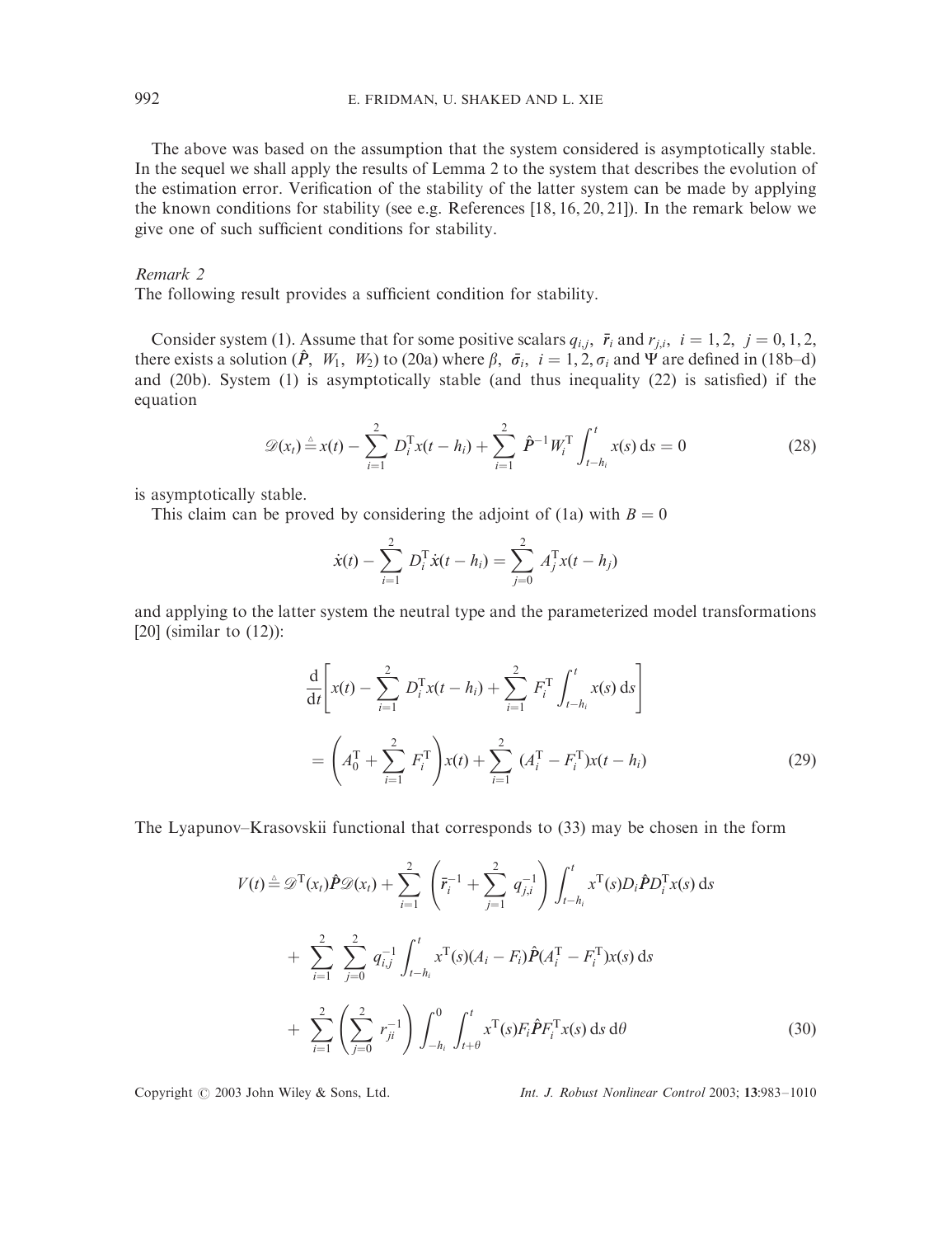Applying standard arguments it can be shown that  $\dot{V} < 0$  if (20a) with  $W_i = F_i \hat{P}$  is feasible. Therefore, under the assumption of stability of (28), (1) is asymptotically stable [18, 20].

A sufficient condition for the stability of (32) is

$$
\sum_{i=1}^{2} [|D_i| + h_i|W_i \hat{P}^{-1}|] < 1
$$
\n(31)

where  $|\cdot|$  is any matrix norm.

Considering delay-independent conditions (i.e.  $W_i = 0$ ), A1 is equivalent to the stability of (28) and therefore the LMI (20a) implies the asymptotic stability of (1) and the fact that  $A_0$  is Hurwitz. In this case, therefore, there is no need to check the stability of the resulting system.

In the case of neutral model transformation (i.e.  $A_i = F_i$ ,  $W_i = \hat{P}A_i$ ), the LMI (20a) implies that  $\sum_{i=0}^{2} A_i$  is Hurwitz (this follows from  $\Psi < 0$ , where  $\Psi$  is given by (20b)). The latter fact will be used in Section 5 to guarantee the stability of the estimation error equation.

Multiplying (20a) by diag{*Q*, *Q*, *Q*, *Q*, *Q*, *Q*}, from both sides, where  $Q \triangleq \hat{P}^{-1}$  and denoting  $\hat{W}_i = QF_i$ ,  $i = 1, 2$ , we obtain

|        |        |          |                |                | $\begin{bmatrix} \hat{\Psi} & \sigma_1(QA_1 - \hat{W}_1) & \sigma_2(QA_2 - \hat{W}_2) & \tilde{\sigma}_1 \hat{W}_1 & \tilde{\sigma}_2 \hat{W}_2 & \beta(QA_0 + \hat{W}_1 + \hat{W}_2) & QB & \hat{\sigma}_1 QD_1 & \hat{\sigma}_2 QD_2 \end{bmatrix}$ |                |                |              |       |
|--------|--------|----------|----------------|----------------|-------------------------------------------------------------------------------------------------------------------------------------------------------------------------------------------------------------------------------------------------------|----------------|----------------|--------------|-------|
| $\ast$ |        | $\theta$ | $\overline{0}$ | $\overline{0}$ | $\theta$                                                                                                                                                                                                                                              | $\overline{0}$ | $\overline{0}$ | $\theta$     |       |
| $\ast$ | $\ast$ |          | $\mathbf{0}$   | $\theta$       | $\theta$                                                                                                                                                                                                                                              | $\overline{0}$ | $\theta$       | $\theta$     |       |
| $\ast$ | $\ast$ | $\ast$   | $-$ O          | $\theta$       | $\theta$                                                                                                                                                                                                                                              | $\overline{0}$ | $\overline{0}$ | $\theta$     |       |
| $\ast$ | $\ast$ | *        | $\ast$         |                | $\overline{0}$                                                                                                                                                                                                                                        | $\mathbf{0}$   | $\overline{0}$ | $\theta$     | < 0   |
| $\ast$ | $\ast$ | $\ast$   | $\ast$         | $\ast$         |                                                                                                                                                                                                                                                       | $\overline{0}$ | $\theta$       | $\mathbf{0}$ |       |
| $\ast$ | $\ast$ | *        | $\ast$         | *              | $\ast$                                                                                                                                                                                                                                                | $-I$           | $\theta$       | $\theta$     |       |
| $\ast$ | $\ast$ | *        | $\ast$         | $\ast$         | $\ast$                                                                                                                                                                                                                                                | $\ast$         | $-$ 0          | $\theta$     |       |
| $\ast$ | *      | *        | *              | $\ast$         | *                                                                                                                                                                                                                                                     | $\ast$         | $\ast$         | $-Q$         |       |
|        |        |          |                |                |                                                                                                                                                                                                                                                       |                |                |              | (32a) |

where

$$
\hat{\Psi} = QA_0 + A_0^{\mathrm{T}}Q + \sum_{i=1}^{2} [\hat{W}_i + \hat{W}_i^{\mathrm{T}}] + Q \sum_{i=1}^{2} q_{i,0}^{-1}
$$
 (32b)

and

$$
\hat{\sigma}_i^2 = \bar{r}_i^{-1} + \sum_{j=1}^2 q_{j,i}^{-1}, \quad i = 1, 2
$$
 (32c)

Similarly to the derivation of the delay-independent result of Corollary 2 the delayindependent equivalent of (32) is obtained by substituting in the latter  $W_i = 0$  and changing  $\sigma_i^2$ and  $\beta^2$  to  $\sum_{j=0}^{2} q_{i,j}$  and  $\sum_{j=1}^{2} \bar{r}_j$ , respectively.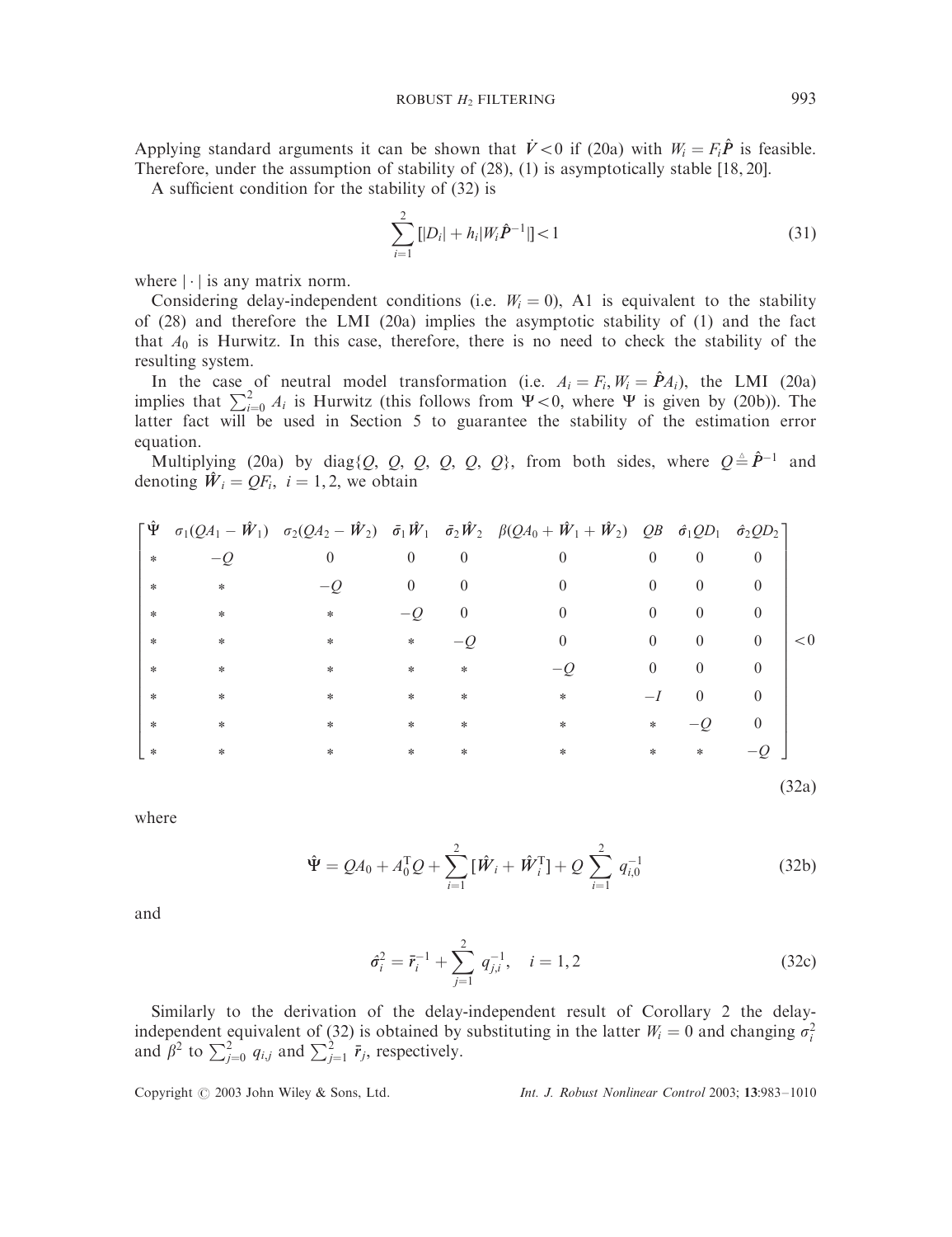Assuming that the parameters of the system in (1) are all known we seek a Luenberger type observer in the form of (4). The estimation error signal  $e(t)$  satisfies then

$$
\dot{e}(t) - \sum_{i=1}^{2} D_i \dot{e}(t - h_i) = \sum_{j=0}^{2} (A_j - K_j C_j) e(t - h_j)
$$
  
+  $(B - [K_0 \quad K_1 \quad K_2] D_{21}) w(t)$  (33)

and we seek  $K_i$ ,  $j = 0, 1, 2$  that minimize an upper-bound on the covariance of  $Le(t)$ .

The result of Lemma 1 and (32) can be readily applied to the system of (33). We thus obtain the following two filters.

Delay-independent filter:

Theorem 2

Assume A1. Consider the stationary system of (1) and (3) and the filter of (4). For a prescribed positive scalar  $\delta$  the filter achieves *variance* { $e(t)$ } <  $\delta$ , independently of the delays in (1), if for some positive scalars  $q_{i,j}$ ,  $\bar{r}_i$  and  $r_{j,i}$ ,  $i = 1, 2$ ,  $j = 0, 1, 2$ , there exists a solution  $(Q, Y_i, i =$ 0, 1, 2,  $\bar{H}$ ) to the following 3 LMIs:

$$
\begin{bmatrix}\n\Psi_{\text{ind}} & \sigma_1(QA_1 - Y_1C_1) & \sigma_2(QA_2 - Y_2C_2) & \beta(QA_0 - Y_0C_0) & QB - [Y_0 \ Y_1 \ Y_2]D_{21} & \hat{\sigma}_1QD_1 & \hat{\sigma}_2QD_2 \\
* & -Q & 0 & 0 & 0 & 0 \\
* & * & -Q & 0 & 0 & 0 \\
* & * & * & -Q & 0 & 0 \\
* & * & * & * & -I & 0 & 0 \\
* & * & * & * & * & -Q & 0 \\
* & * & * & * & * & -Q & 0 \\
* & * & * & * & * & -Q & 0 \\
* & * & * & * & * & * & -Q\n\end{bmatrix} < 0
$$

 $(34a)$ 

$$
\begin{bmatrix} \bar{H} & L \\ L^{\mathrm{T}} & Q \end{bmatrix} > 0 \tag{34b}
$$

$$
trace{\{\bar{H}\}} < \delta \tag{34c}
$$

where

$$
\Psi_{\text{ind}} = QA_0 - Y_0 C_0 + A_0^{\text{T}} Q - C_0^{\text{T}} Y_0^{\text{T}} + Q \sum_{i=1}^{2} q_{i,0}^{-1}
$$
 (35a)

$$
\sigma_i^2 = \sum_{j=0}^2 q_{i,j}, \quad i = 1, 2
$$
 (35b)

$$
\beta^2 = \sum_{j=1}^2 \bar{r}_j \tag{35c}
$$

and where  $\hat{\sigma}_i$ ,  $i = 1, 2$  are defined in (32c).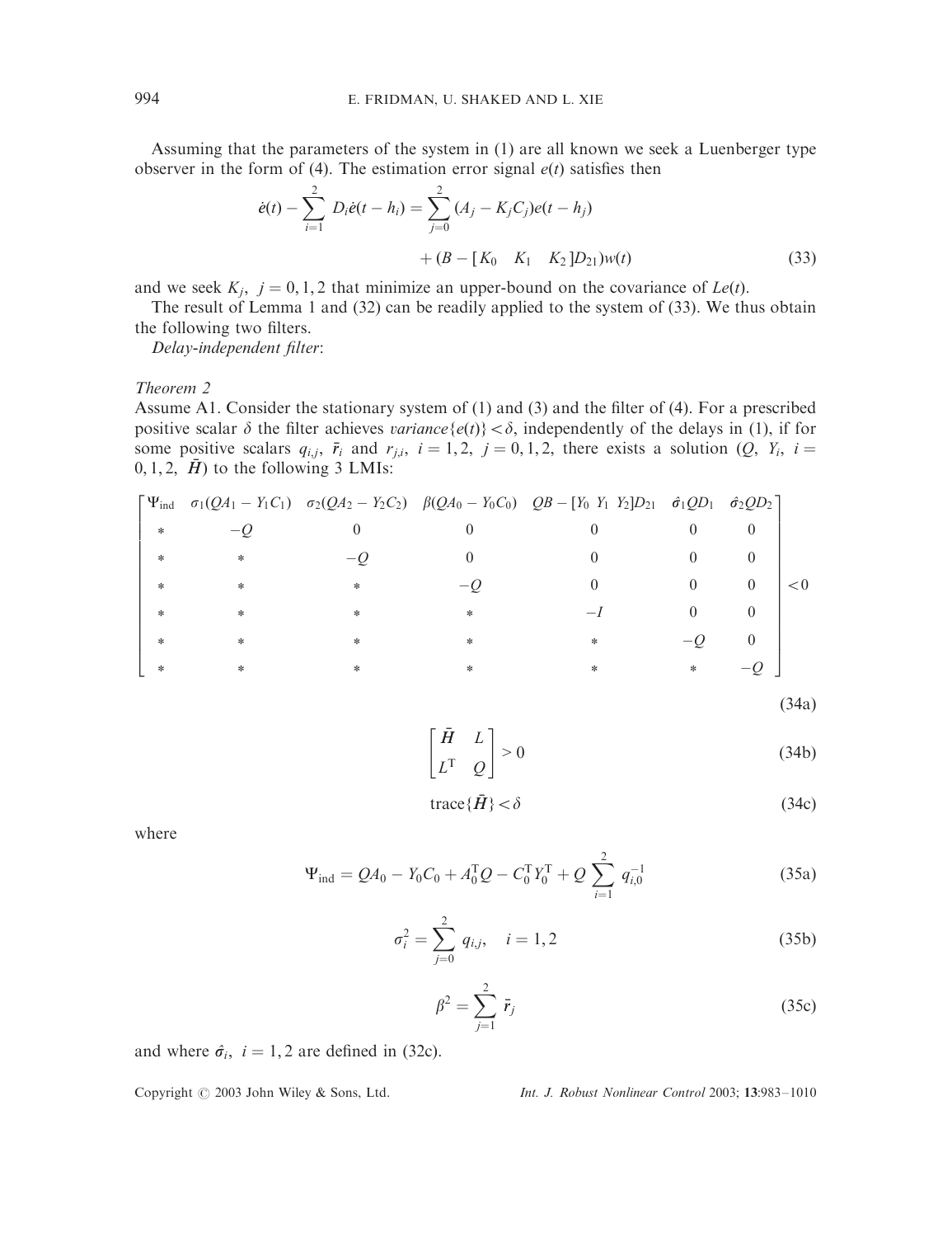If a solution to (34a–c) exists, then the filter gains that achieve the prescribed bound on the variance of the estimation error are given by

$$
K_j = Q^{-1}Y_j, \ j = 0, 1, 2 \tag{36}
$$

and the estimation error equation (33) is asymptotically stable.

The above solution, if it exists, will guarantee the required error variance bound independently of  $h_1$  and  $h_2$ . This independency on the delay length may lead to a considerable overdesign. To reduce the possible conservatism of the filter of Theorem 2 we address the general result of Lemma 1 and (32), once again for the case where the parameters of the system are all known.

Delay-dependent filter:

Theorem 3

Assume A1. Consider the stationary system of (1) and (3) and the filter of (4). For a prescribed positive scalar  $\delta$  assume that for some positive scalars  $q_{i,j}$ ,  $\bar{r}_i$  and  $r_{j,i}$ ,  $i = 1, 2, j = 0, 1, 2$ , there exists a solution  $(Q, W_1, W_2, Y_i, i = 0, 1, 2, \bar{H})$  where  $Q, W_1, W_2 \in \mathcal{R}^{n \times n}, Y_j \in \mathcal{R}^{n \times r_j}$  $j = 0, 1, 2$ , and  $\overline{H} \in \mathcal{R}^{p \times p}$  to the following three LMIs:

|        | $\begin{bmatrix} \Psi_{\text{dep}} & \sigma_1(QA_1 - \hat{W}_1 - Y_1C_1) & \sigma_2(QA_2 - \hat{W}_2 - Y_2C_2) & \bar{\sigma}_1\hat{W}_1 & \bar{\sigma}_2\hat{W}_2 & \beta(QA_0 + \hat{W}_1 - Y_0C_0 + \hat{W}_2) \end{bmatrix}$ |                  |                  |                                                                     |                |                  |       |
|--------|----------------------------------------------------------------------------------------------------------------------------------------------------------------------------------------------------------------------------------|------------------|------------------|---------------------------------------------------------------------|----------------|------------------|-------|
| $\ast$ | $-Q$                                                                                                                                                                                                                             | $\boldsymbol{0}$ | $\overline{0}$   | $\boldsymbol{0}$                                                    |                | $\boldsymbol{0}$ |       |
| $\ast$ | $\ast$                                                                                                                                                                                                                           | $-Q$             | $\overline{0}$   | $\overline{0}$                                                      |                | $\theta$         |       |
| $\ast$ | ∗                                                                                                                                                                                                                                | $\ast$           | $-Q$             | $\mathbf{0}$                                                        |                | $\theta$         |       |
| $\ast$ | ∗                                                                                                                                                                                                                                | $\ast$           | $\ast$           | $-Q$                                                                |                | $\theta$         |       |
| $\ast$ | $\ast$                                                                                                                                                                                                                           | $\ast$           | $\ast$           | $\ast$                                                              |                | $-Q$             |       |
| *      | ∗                                                                                                                                                                                                                                | $\ast$           | $\ast$           | $\ast$                                                              |                | *                |       |
| *      | ∗                                                                                                                                                                                                                                | $\ast$           | $\ast$           | *                                                                   |                | *                |       |
| $\ast$ | ∗                                                                                                                                                                                                                                | $\ast$           | $\ast$           | $\ast$                                                              |                | *                |       |
|        |                                                                                                                                                                                                                                  |                  |                  | $QB - [Y_0 Y_1 Y_2]D_{21} \hat{\sigma}_1 QD_1 \hat{\sigma}_2 QD_2]$ |                |                  |       |
|        |                                                                                                                                                                                                                                  |                  | $\boldsymbol{0}$ | $\boldsymbol{0}$                                                    | $\overline{0}$ |                  |       |
|        |                                                                                                                                                                                                                                  |                  | $\theta$         | $\overline{0}$                                                      | $\overline{0}$ |                  |       |
|        |                                                                                                                                                                                                                                  |                  | $\overline{0}$   | $\mathbf{0}$                                                        | $\overline{0}$ |                  |       |
|        |                                                                                                                                                                                                                                  |                  | $\boldsymbol{0}$ | $\boldsymbol{0}$                                                    | $\overline{0}$ | $\!<\!0$         | (37a) |
|        |                                                                                                                                                                                                                                  |                  | $\theta$         | $\overline{0}$                                                      | $\overline{0}$ |                  |       |
|        |                                                                                                                                                                                                                                  |                  | $-I$             | $\mathbf{0}$                                                        | $\theta$       |                  |       |
|        |                                                                                                                                                                                                                                  |                  | *                | $-Q$                                                                | $\overline{0}$ |                  |       |
|        |                                                                                                                                                                                                                                  |                  | *                | *                                                                   | $-$ 0          |                  |       |

Copyright  $@$  2003 John Wiley & Sons, Ltd. Int. J. Robust Nonlinear Control 2003; 13:983-1010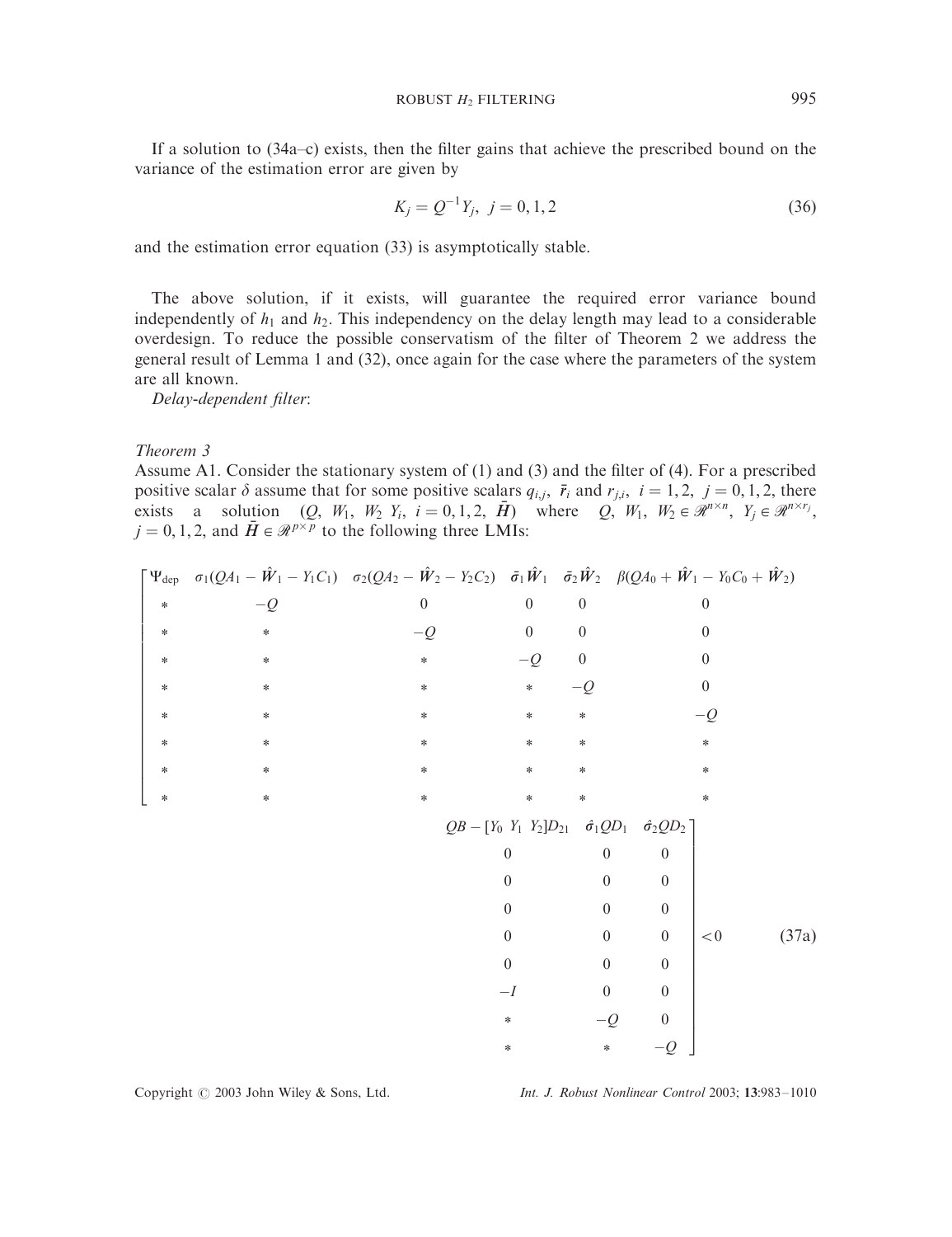$$
\begin{bmatrix} \bar{H} & L \\ L^{\mathrm{T}} & Q \end{bmatrix} \geq 0 \tag{37b}
$$

$$
trace{\{\bar{H}\}} < \delta \tag{37c}
$$

$$
\Psi_{\text{dep}} = QA_0 + A_0^{\text{T}}Q - Y_0C_0 - C_0^{\text{T}}Y_0^{\text{T}} \n+ \sum_{i=1}^{2} [\hat{W}_i + \hat{W}_i^{\text{T}}] + Q \sum_{i=1}^{2} q_{i,0}^{-1}
$$
\n(38a)

$$
\sigma_i^2 = \sum_{j=0}^2 q_{i,j} + \sum_{j=0}^2 h_j r_{i,j}, \quad i = 1, 2
$$
 (38b)

$$
\beta^2 = \sum_{j=1}^2 (h_j r_{0,j} + \bar{r}_j)
$$
\n(38c)

 $\bar{\sigma}_i$ ,  $i = 1, 2$  are defined in (18d) and  $\hat{\sigma}_i$  is given in (32c).

Then the filter gains that achieve the variance  $(e(t)) < \delta$  are given by:

$$
K_j = Q^{-1}Y_j, \quad j = 0, 1, 2
$$
\n(39)

if the resulting estimation error equation (33) is asymptotically stable.

A simpler result that corresponds to neutral model transformation  $(F<sub>i</sub> = 0)$  is derived from the latter theorem by choosing  $\hat{W}_i = QA_i - Y_iC_i$ ,  $i = 0, 1, 2$ .

Corollary 1

[Assume A1] Consider the stationary system of (1) and (3) and the filter of (4). For a prescribed positive scalar  $\delta$  the filter achieves *variance* $(e(t)) < \delta$  if for some positive scalars  $\bar{r}_i$  and  $r_{0,j}$ ,  $j = 1, 2$ , there exists a solution  $(Q, Y_i, i = 0, 1, 2, \bar{H})$  where  $Q \in \mathcal{R}^{n \times n}$ ,  $Y_j \in \mathcal{R}^{n \times r_j}$ ,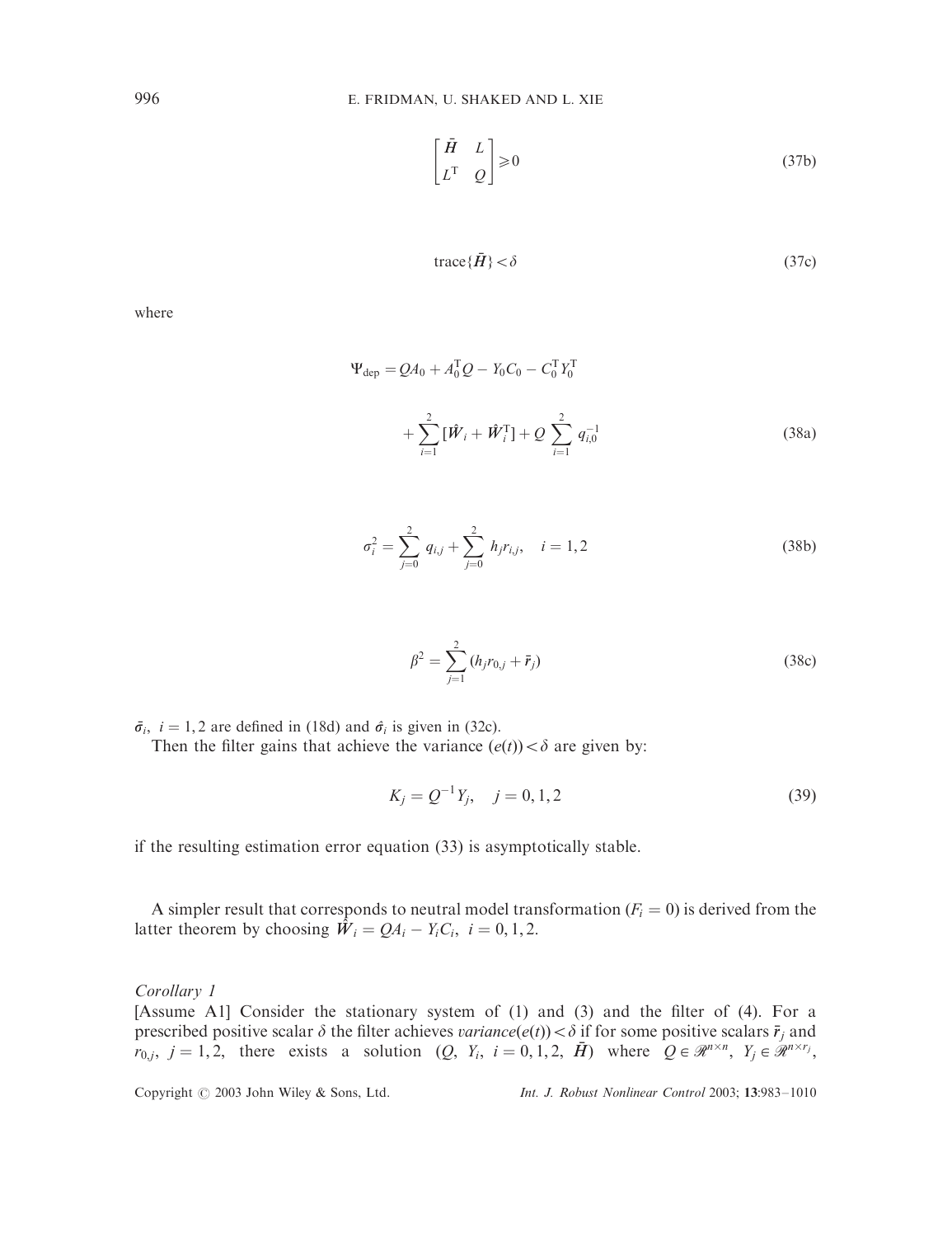$$
j = 0, 1, 2, \text{ and } \tilde{H} \in \mathcal{R}^{p \times p} \text{ to the following three LMIs:}
$$
\n
$$
\begin{bmatrix}\n\Psi_{\text{dep},S} & \tilde{\sigma}_1(QA_1 - Y_1C_1) & \tilde{\sigma}_2(QA_2 - Y_2C_2) & \beta Q \sum_{i=0}^2 (A_i - Y_iC_i) \\
\ast & -Q & 0 & 0 \\
\ast & \ast & -Q & 0 \\
\ast & \ast & \ast & -Q & 0 \\
\ast & \ast & \ast & \ast & -Q & 0 \\
\ast & \ast & \ast & \ast & \ast \\
\ast & \ast & \ast & \ast & \ast \\
\ast & \ast & \ast & \ast & \ast \\
\delta QB - [Y_0 Y_1 Y_2]D_{21} & \hat{\sigma}_1 QD_1 & \hat{\sigma}_2 QD_2] & 0 & 0 & 0 \\
0 & 0 & 0 & 0 & 0 & 0 \\
0 & 0 & 0 & 0 & 0 & 0 \\
0 & 0 & 0 & 0 & 0 & 0 \\
0 & 0 & 0 & 0 & 0 & 0 \\
0 & \ast & -Q & 0 & 0 & 0 \\
\ast & \ast & -Q & 0 & 0 & 0 \\
\end{bmatrix} < 0
$$
\n(40a)

$$
trace{\{\bar{H}\}} < \delta \tag{40c}
$$

$$
\Psi_{\text{dep},S} = \sum_{i=0}^{2} (Q A_i + A_i^{\text{T}} Q - Y_i C_i - C_i^{\text{T}} Y_i^{\text{T}})
$$
(41a)

$$
\bar{\sigma}_j^2 = r_{0,j}^{-1} h_j, \quad j = 1, 2
$$
\n(41b)

$$
\beta^2 = \sum_{j=1}^2 (h_j r_{0,j} + \bar{r}_j)
$$
\n(41c)

$$
\hat{\sigma}_i^2 = \bar{r}_i^{-1}, \quad i = 1, 2 \tag{41d}
$$

If a solution to (40) exists, then the filter gains that achieve the prescribed bound on the variance of the estimation error are given by (39) under the condition that (33) is asymptotically stable.

The problem with the delay-dependent and the delay-independent results of Theorems 3 and 2 is that they are aimed at systems with perfectly known parameters and for given delay lengths. The affinity of the results of Section 3 in the system matrices and the delay length cannot be used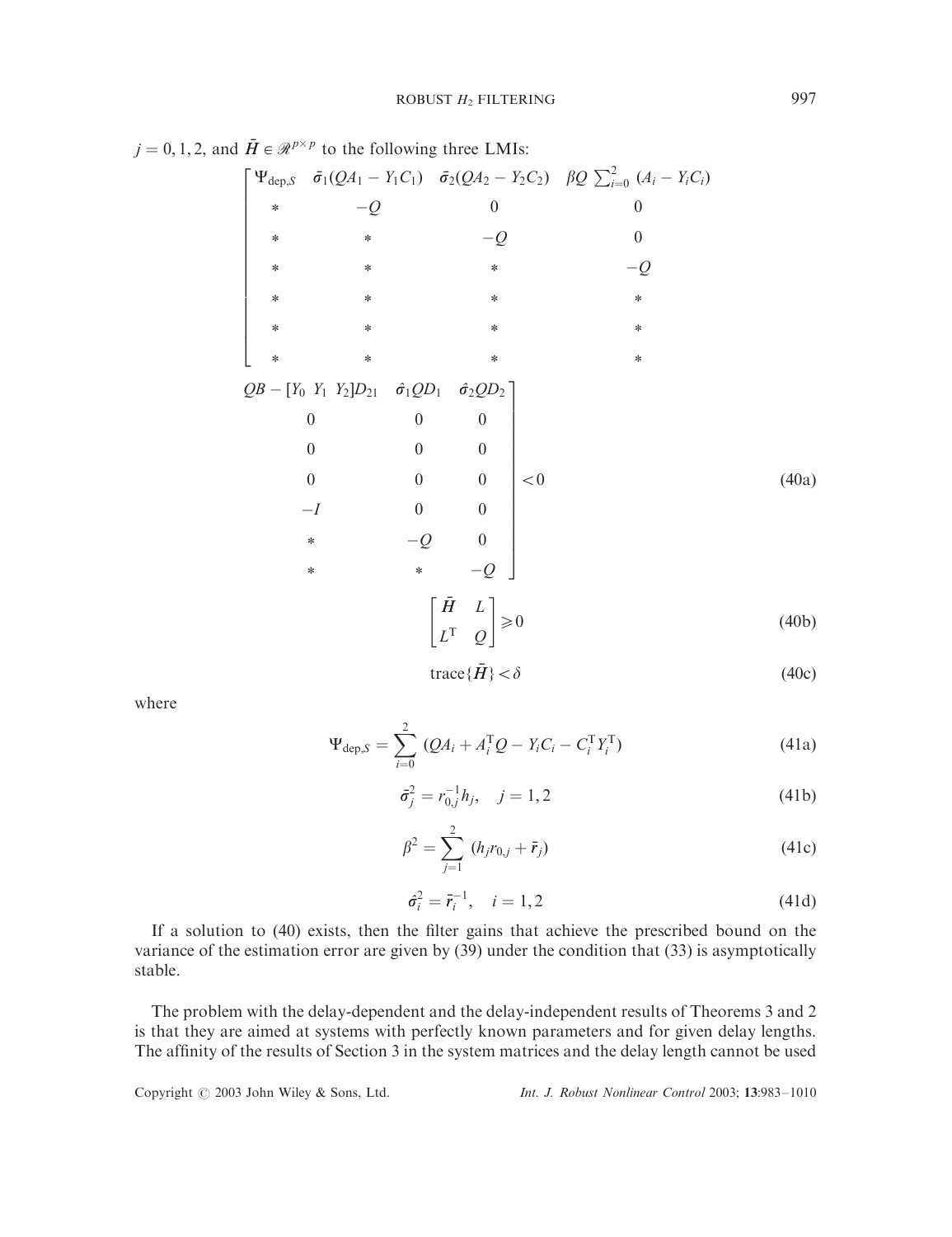to obtain robust filtering designs due to the special filter structure we used in (4) that enables an exact cancellation of the system states in the equation that describes the error dynamics (see (33)). When uncertainty is encountered a different filter is used.

## 5. ROBUST *H*<sup>2</sup> FILTERING

We consider the stationary system of (1) and (3) where the time delays  $h_1$  and  $h_2$  satisfy (25). We assume that the system matrices reside anywhere in the following uncertainty polytope  $\Omega$  of

$$
\bar{\mathbf{\Omega}} = [A_0 \ A_1 \ A_2 \ D_1 \ D_2 \ C_0 \ C_1 \ C_2 \ B \ D_{21} \ L]
$$

 $\overline{\mathbf{\Omega}} \in \mathscr{C}o{\{\overline{\mathbf{\Omega}}_i, i = 1, ..., N\}}$ , namely,

$$
\bar{\mathbf{\Omega}} = \sum_{j=1}^{N} f_j \bar{\mathbf{\Omega}}_j \quad \text{for some} \quad 0 \le f_j \le 1, \ \sum_{j=1}^{N} f_j = 1 \tag{42}
$$

where the *N* vertices of the polytope are described by

$$
\bar{\Omega}_j = \begin{bmatrix} A_0^{(j)} & A_1^{(j)} & A_2^{(j)} & D_1^{(j)} & D_2^{(j)} & C_0^{(j)} & C_1^{(j)} & C_2^{(j)} & B^{(j)} & D_{21}^{(j)} & L^{(j)} \end{bmatrix}
$$

We seek a filter of the form

$$
\dot{\hat{x}}(t) = A_f \hat{x}(t) + B_f y(t), \quad \hat{x}(0) = 0; \quad \hat{z}(t) = C_f \hat{x}(t)
$$
\n(43)

which ensures, for prescribed  $\bar{\delta}$ ,  $\bar{h}_1$  and  $\bar{h}_2$  that

variance
$$
\{z(t) - \hat{z}(t)\} < \bar{\delta} \tag{44}
$$

over the entire uncertainty polytope and for any  $h_1$  and  $h_2$  that satisfy (25).

Defining  $\xi = \text{col}\{x, \hat{x}\}\$ and

$$
\tilde{z}(t) = z(t) - \hat{z}(t) \tag{45}
$$

we derive from (1), (45) and (3) the following augmented model:

$$
\dot{\xi}(t) - \sum_{i=1}^{2} \bar{D}_i \dot{\xi}(t - h_i) = \bar{A}_0 \xi(t) + \sum_{1}^{2} \bar{A}_i \xi(t - h_i) + \bar{B}w(t)
$$
(46a)

$$
\tilde{z}(t) = \bar{L}\xi(t) \tag{46b}
$$

where

$$
\bar{A}_0 = \begin{bmatrix} A_0 & 0 \\ B_f \begin{bmatrix} C_0 \\ 0 \end{bmatrix} & A_f \end{bmatrix}
$$
 (47a)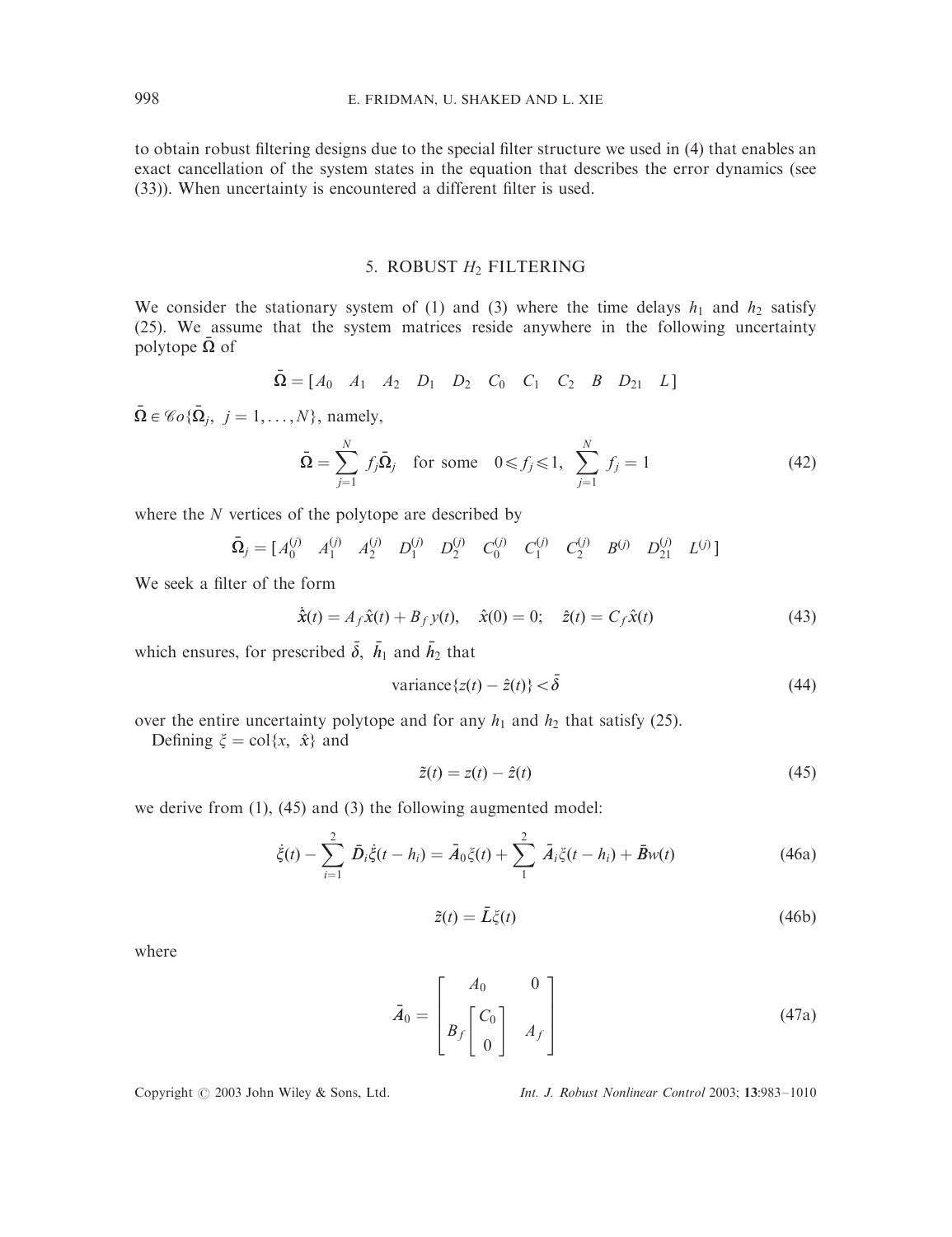$$
\bar{A}_1 = \begin{bmatrix} A_1 & 0 \\ B_f & 0 \\ 0 & 0 \end{bmatrix}
$$
(47b)  

$$
\bar{A}_2 = \begin{bmatrix} A_2 & 0 \\ B_f & 0 \\ 0 & 0 \\ C_2 \end{bmatrix} \qquad (47c)
$$

$$
\bar{B} = \begin{bmatrix} B \\ B_f D_{21} \end{bmatrix} \tag{47d}
$$

$$
\bar{L} = [L \quad -C_f] \tag{47e}
$$

and

$$
\bar{D}_i = \text{diag}\{D_i, 0\} \tag{47f}
$$

Note that (46) is asymptotically stable if (1) is asymptotically stable and  $A_f$  is Hurwitz. The filtering problem thus becomes one of finding the filter parameters such that variance of  $\tilde{z}(t)$  of (46b) will be less than  $\bar{\delta}$  for all the points in the uncertainty polytope and for all the delays that satisfy (25).

To the system of (43) and (47) we can apply the results of Theorems 2 and 3. We begin with the delay-dependent case.

The delay-dependent robust filter: Applying the result of Theorem 3 (for  $Y_i = 0$ ,  $i = 1, 2$ ) to the latter system, changing the dimension of the matrices to comply with those of (47), a bilinear matrix inequality is obtained in (37a) due to the product of *Q* with  $A_j$ ,  $j = 0, 1, 2$  and *B*. To make the problem convex we apply the following transformation.

Denoting

 $Q = \begin{bmatrix} X & M \\ & & Z \end{bmatrix}$  $M^{\mathrm{T}}$   $\bar{U}$  $\begin{bmatrix} V & M \end{bmatrix}$  $(48a)$ 

$$
Q^{-1} = \begin{bmatrix} \bar{Y} & \bar{N} \\ \bar{N}^{\mathrm{T}} & V \end{bmatrix}
$$
 (48b)

and

$$
R = \bar{Y}^{-1} \tag{48c}
$$

we consider the following matrix:

$$
T = \begin{bmatrix} I_n & R\bar{N} \\ I_n & 0 \end{bmatrix}
$$
 (49)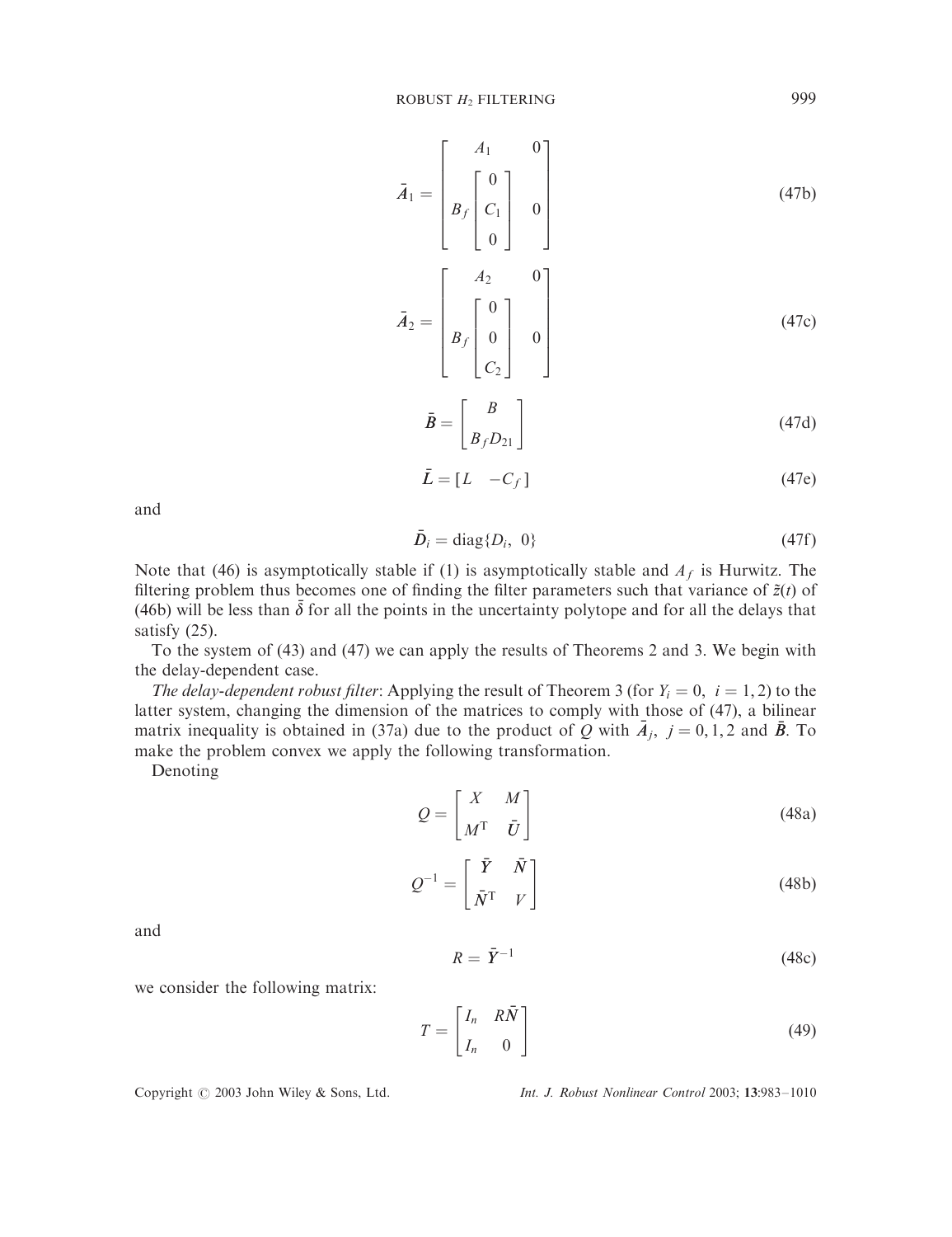Multiplying (37a), from the left by  $\Gamma_1 = \text{diag}\{T, T, T, T, T, T, T, I_q, T, T\}$  and from the right by  $\Gamma_1^T$  substituting for  $\overline{A}_i$  and  $\overline{B}$  from (47), taking  $Y_i = 0$ ,  $i = 1, 2$  and denoting

$$
U_i^{(j)} = \begin{bmatrix} U_{i,1}^{(j)} & U_{i,2}^{(j)} \\ U_{i,3}^{(j)} & U_{i,4}^{(j)} \end{bmatrix} = T \hat{W}_i^{(j)} T^{\mathrm{T}}
$$
(50)

the condition of (37a) is equivalent to the following:

$$
\begin{bmatrix}\nR A_1^{(j)} - U_{1,1}^{(j)} & R A_1^{(j)} - U_{1,2}^{(j)} \\
X A_1^{(j)} + M B_f \begin{bmatrix} 0 \\ C_1^{(j)} \\ 0 \end{bmatrix} - U_{1,3}^{(j)} & X A_1^{(j)} + M B_f \begin{bmatrix} 0 \\ C_1^{(j)} \\ 0 \end{bmatrix} - U_{1,4}^{(j)}\end{bmatrix} \sigma_1\n\begin{bmatrix}\nR A_2^{(j)} - U_{2,1}^{(j)} & R A_2^{(j)} - U_{2,2}^{(j)} \\
X A_2^{(j)} + M B_f \begin{bmatrix} 0 \\ 0 \\ C_2^{(j)} \end{bmatrix} - U_{2,3}^{(j)} & X A_2^{(j)} + M B_f \begin{bmatrix} 0 \\ 0 \\ C_2^{(j)} \end{bmatrix} - U_{2,2}^{(j)}\end{bmatrix} \sigma_2\n-\begin{bmatrix}\nR & R \\
R & X\n\end{bmatrix}
$$

$$
\beta \left[ X A_0^{(j)} + \sum_{i=1}^2 U_{i,1}^{(j)} \right] + M A_F \tilde{N}^{\mathrm{T}} R + \sum_{i=1}^2 U_{i,3}^{(j)} X A_0^{(j)} + M B_F \begin{bmatrix} C_0^{(j)} \\ 0 \\ 0 \end{bmatrix} + \sum_{i=1}^2 U_{i,2}^{(j)} X A_0^{(j)} + M B_F \begin{bmatrix} C_0^{(j)} \\ 0 \\ 0 \end{bmatrix} + \sum_{i=1}^2 U_{i,3}^{(j)} X A_0^{(j)} + M B_F \begin{bmatrix} C_0^{(j)} \\ 0 \\ 0 \end{bmatrix} + \sum_{i=1}^2 U_{i,4}^{(j)} \begin{bmatrix} R B^{(j)} \\ 0 \\ 0 \end{bmatrix} + \sum_{i=1}^2 U_{i,4}^{(j)} \begin{bmatrix} R B^{(j)} \\ 0 \\ 0 \end{bmatrix} \begin{bmatrix} R B^{(j)} \\ 0 \\ R B^{(j)} \end{bmatrix} \begin{bmatrix} R B^{(j)} \\ 0 \\ 0 \end{bmatrix} \begin{bmatrix} R B^{(j)} \\ 0 \\ 0 \end{bmatrix} \begin{bmatrix} R B^{(j)} \\ 0 \\ 0 \end{bmatrix} \begin{bmatrix} R B^{(j)} \\ 0 \\ 0 \end{bmatrix}
$$

Copyright  $\odot$  2003 John Wiley & Sons, Ltd. Int. J. Robust Nonlinear Control 2003; 13:983-1010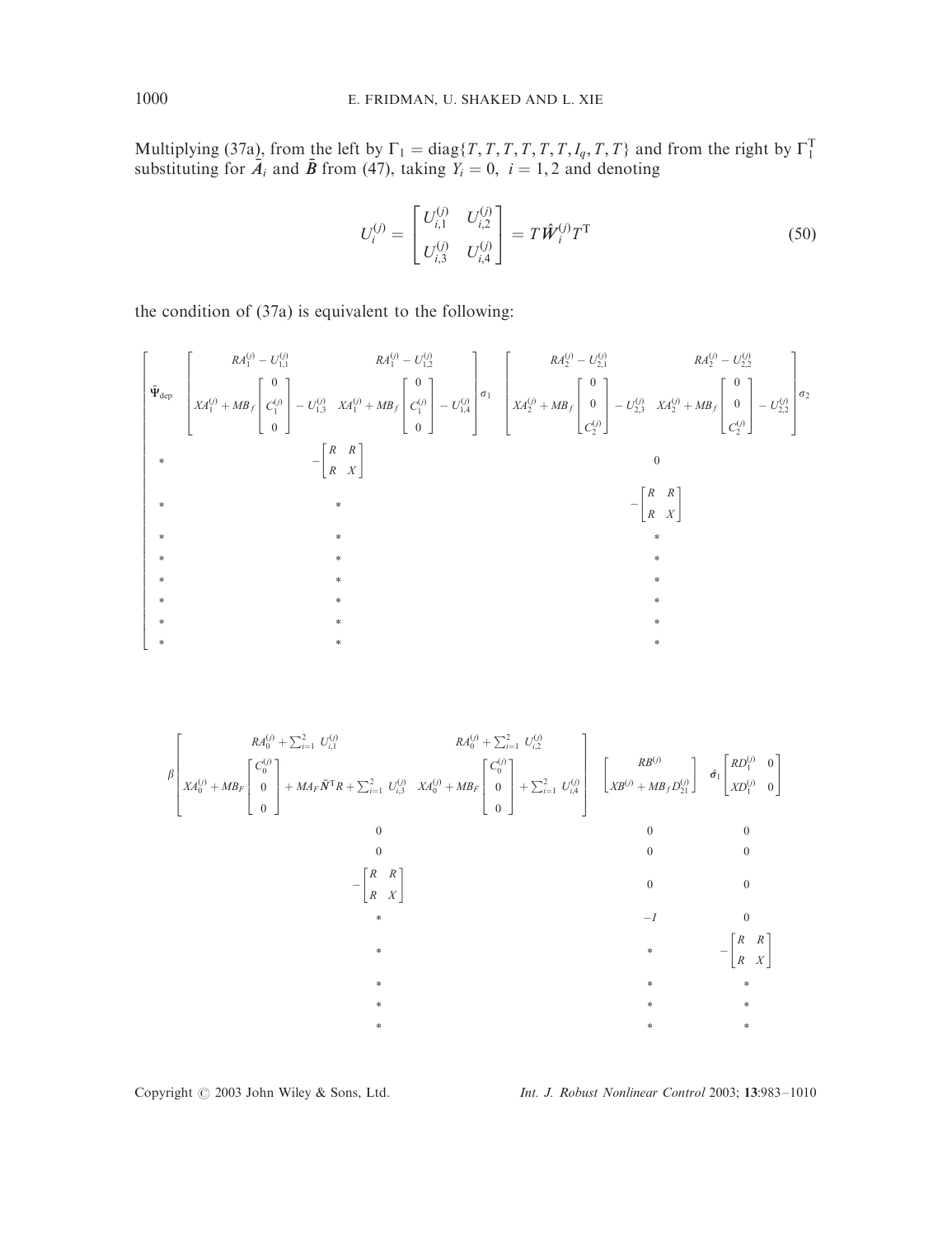$$
\hat{\sigma}_{2} \begin{bmatrix} R D_{2}^{(j)} & 0 \\ x D_{2}^{(j)} & 0 \end{bmatrix} \quad \bar{\sigma}_{1} \begin{bmatrix} U_{1,1}^{(j)} & U_{1,2}^{(j)} \\ U_{1,3}^{(j)} & U_{1,4}^{(j)} \end{bmatrix} \quad \bar{\sigma}_{2} \begin{bmatrix} U_{2,1}^{(j)} & U_{2,2}^{(j)} \\ U_{2,3}^{(j)} & U_{2,4}^{(j)} \end{bmatrix}
$$
\n
$$
\begin{bmatrix} 0 & 0 & 0 \\ 0 & 0 & 0 \\ 0 & 0 & 0 \end{bmatrix} \quad \begin{bmatrix} 0 & 0 \\ 0 & 0 \end{bmatrix}
$$
\n
$$
\begin{bmatrix} 0 & 0 \\ 0 & 0 \end{bmatrix} \quad \begin{bmatrix} 0 & 0 \\ 0 & 0 \end{bmatrix} \quad \begin{bmatrix} 0 & 0 \\ 0 & 0 \end{bmatrix}
$$
\n
$$
\begin{bmatrix} 0 & R \\ R & X \end{bmatrix} \quad \begin{bmatrix} 0 & 0 \\ 0 & 0 \end{bmatrix} \quad \begin{bmatrix} 0 & 0 \\ 0 & 0 \end{bmatrix} \quad \begin{bmatrix} 0 & R \\ 0 & X \end{bmatrix}
$$
\n
$$
\begin{bmatrix} 0 & R \\ R & X \end{bmatrix} \quad \begin{bmatrix} 0 & 0 \\ 0 & 0 \end{bmatrix} \quad \begin{bmatrix} 0 & R \\ R & X \end{bmatrix}
$$

$$
\tilde{\Psi}_{\text{dep}} = \begin{bmatrix} R A_0^{(j)} + A_0^{(j)} R + \sigma^* R + \sum_{i=1}^2 (U_{i,1}^{(j)} + U_{i,1}^{(j)T}) & R A_0^{(j)} + A_0^{(j)T} X + \sigma^* R + [C_0^{(j)T} \ 0 \ 0] B_J^T M^T + R \bar{M} A_J^T M^T + \sum_{i=1}^2 (U_{i,2}^{(j)} + U_{i,3}^{(j)T}) \\ & * & X A_0^{(j)} + A_0^{(j)T} X + \sigma^* X + M B_F \begin{bmatrix} C_0^{(j)} \\ 0 \\ 0 \\ 0 \end{bmatrix} + [C_0^{(j)T} \ 0 \ 0] B_J^T M^T + \sum_{i=1}^2 (U_{i,4}^{(j)} + U_{i,4}^{(j)T}) \end{bmatrix}
$$

 $\hat{\sigma}_i^2$ , *i* = 1, 2 are defined in (32c) and

$$
\sigma_i^2 = \sum_{j=0}^2 q_{i,j} + \sum_{j=0}^2 \bar{h}_j r_{i,j}, \quad i = 1, 2
$$
 (52a)

$$
\beta^2 = \sum_{j=1}^2 (\bar{h}_j r_{0,j} + \bar{r}_j)
$$
\n(52b)

$$
\sigma^* = \sum_{i=1}^2 q_{i,0}^{-1} \tag{52c}
$$

Multiplying (37b), from the left by  $\Gamma_2 = \text{diag}\{I_p, T\}$  and from the right by  $\Gamma_2^T$  and substituting for  $\bar{L}$ , we obtain the following inequality:

$$
\begin{bmatrix} H & \left[ L^{(j)} - C_f \bar{N}^{\mathrm{T}} R & L^{(j)} \right] \\ * & \left[ \begin{array}{c} R & R \\ R & X \end{array} \right] \end{bmatrix} > 0 \tag{53}
$$

The latter two inequalities lead to the following result.

## Theorem 4 Assume A1

Consider the stationary system of (1) and (3) where the time delays  $h_1$  and  $h_2$  satisfy (25) and the system matrices reside anywhere in the uncertainty polytope  $\overline{\Omega}$  of (42). For a prescribed positive scalar  $\delta$  and for some positive scalars  $q_{i,j}$ ,  $\bar{r}_i$  and  $r_{j,i}$ ,  $i = 1, 2, j = 0, 1, 2$ , assume that there exists a solution *X*, *R*, *Z<sub>a</sub>*,  $U_{i,k}^{(j)} = 1, 2, k = 1, ..., 4 \in \mathbb{R}^{n \times n}$ ,  $Z_b \in \mathbb{R}^{n \times r}$ ,  $Z_c \in \mathbb{R}^{p \times n}$  and  $\overline{H} \in \mathcal{R}^{p \times p}$  that satisfy the following set of  $2N + 1$  LMIs: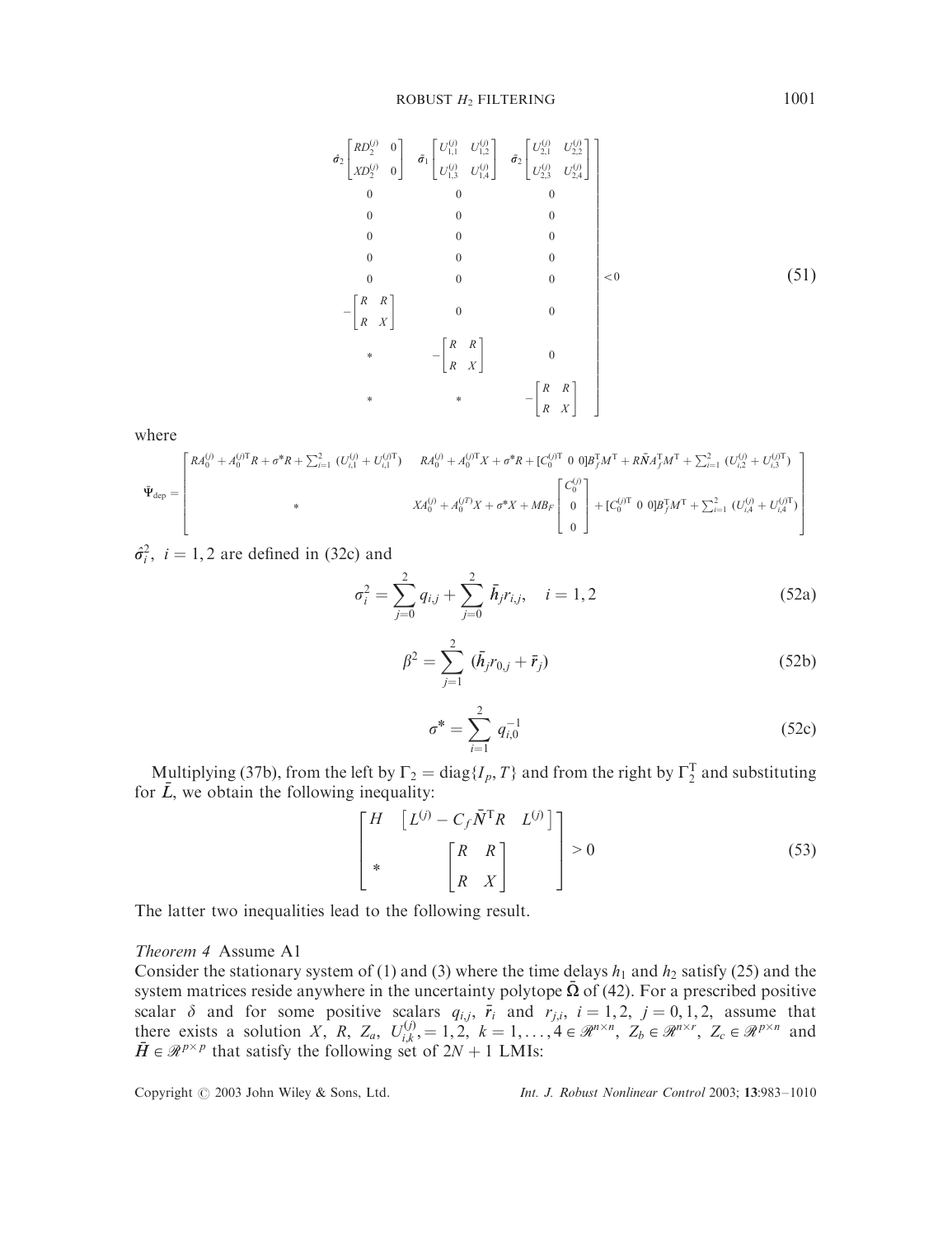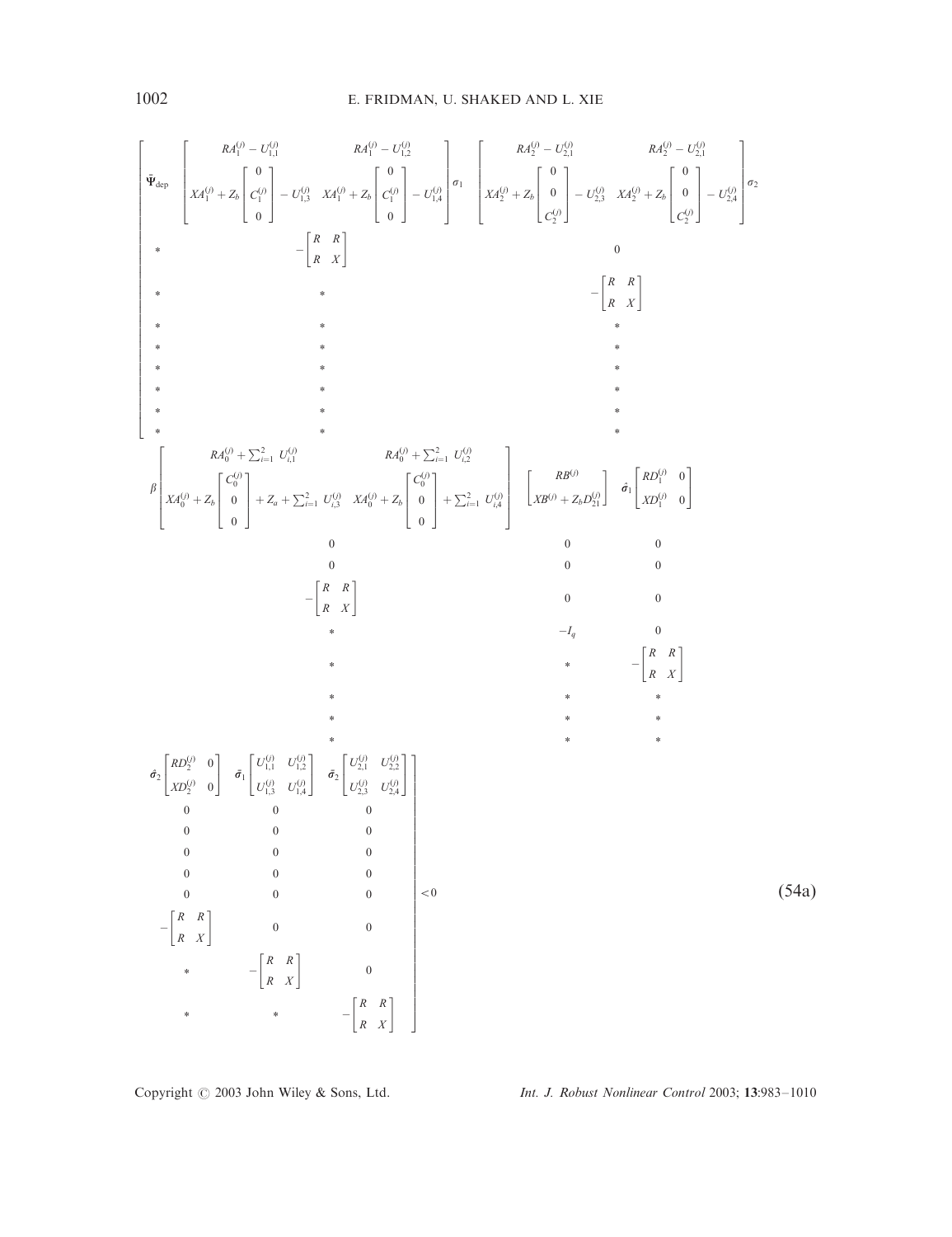$$
\bar{\Psi}_{\text{dep}} = \begin{bmatrix} R A_0^{(j)} + A_0^{(j)} R + \sigma^* R + \sum_{i=1}^2 (U_{i,1}^{(j)} + U_{i,1}^{(j)T}) & R A_0^{(j)} + A_0^{(j)T} X + [C_0^{(j)T} \ 0 \ 0] Z_b^T + Z_a^T + \sigma^* R + \sum_{i=1}^2 (U_{i,2}^{(j)} + U_{i,3}^{(j)}) \\ & \ast & X A_0^{(j)} + A_0^{(j)T} X + Z_b \begin{bmatrix} C_0^{(j)} \\ 0 \\ 0 \end{bmatrix} + [C_0^{(j)T} \ 0 \ 0] Z_b^T + \sigma^* X + \sum_{i=1}^2 (U_{i,4}^{(j)} + U_{i,4}^{(j)T}) \end{bmatrix} \tag{54b}
$$

$$
\begin{bmatrix} \bar{H} & \begin{bmatrix} L^{(j)} - Z_c & L^{(j)} \end{bmatrix} \\ * & \begin{bmatrix} R & R \\ R & X \end{bmatrix} \end{bmatrix} \ge 0
$$
 (54c)

$$
j = 1, 2, \dots, N \quad \text{and} \quad \text{trace}\{\bar{H}\} < \delta \tag{54d}
$$

and where  $\sigma_i^2$  and  $\hat{\sigma}_i^2$ ,  $i = 1, 2$  are defined in (52a) and (32c), respectively, and  $\beta^2$  and  $\sigma^*$  are defined in (52b,c).

If a solution to this set of LMIs exists then the matrices of the filter (43) that achieves *variance*{ $L\tilde{z}(t)$ } <  $\delta$  are given by

$$
A_f = -\bar{W}^{-1} Z_a \tag{55a}
$$

$$
B_f = -\bar{W}^{-1}Z_b \tag{55b}
$$

$$
C_f = Z_c \tag{55c}
$$

where

$$
\bar{W} = X - R \tag{55d}
$$

under condition that  $A_f$  is Hurwitz.

#### Proof

The inequalities of  $(54a,c)$  follow from  $(51)$  and  $(53)$  by substituting

 $Z_a = MA_f \bar{N}^{\text{T}} R$ ,  $Z_b = MB_f$ ,  $Z_c = C_f \bar{N}^{\text{T}} R$  (56)

The result of (55a–d) stem from the fact that the transfer function of the filter  $S(-\bar{W}^{-1}Z_{a}, -\bar{W}^{-1}Z_{b}, Z_{c})$  is identical, by (56), to the one of  $S(A_{f}, B_{f}, C_{f})$ . The inverse of  $\bar{W}$ exists since the (2,2) matrix block in (54a) must be positive definite.

## Remark 3

The decision variable  $Z_c$  appears only in (54c). Using Schur formula, the latter LMI can be put in the form of

$$
\begin{bmatrix} H - L^{(j)}X^{-1}L^{(j)T} & L^{(j)} - Z_c - L^{(j)}X^{-1}R \\ * & R - RX^{-1}R \end{bmatrix} > 0
$$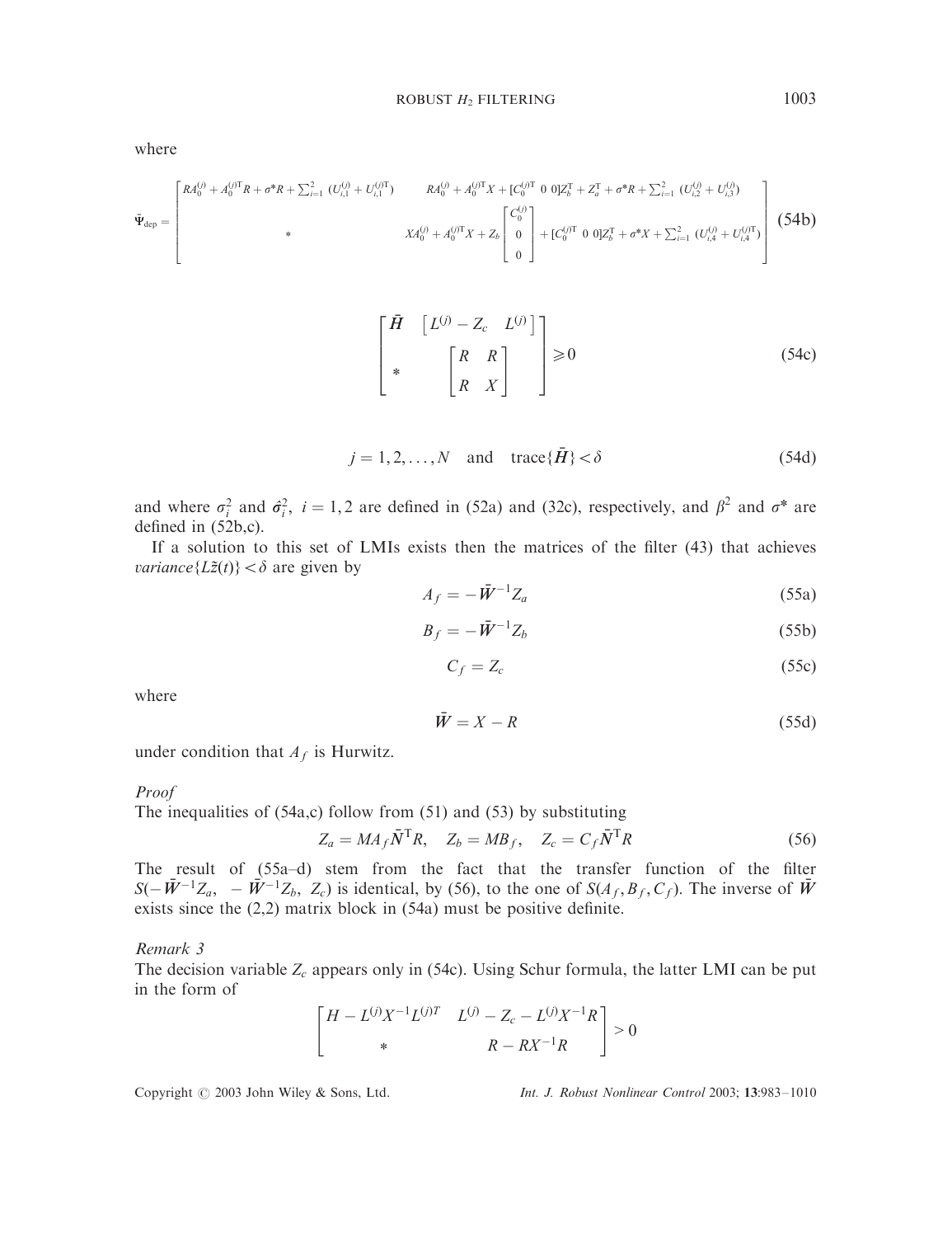In the case where there is no uncertainty in  $L$ , the latter inequality is satisfied iff

$$
\begin{bmatrix} H & L \\ L^T & X \end{bmatrix} > 0 \quad \text{and} \quad \begin{bmatrix} R & R \\ R & X \end{bmatrix} > 0 \tag{57}
$$

and the corresponding  $Z_c$  is then given by  $Z_c = LX^{-1} \overline{W}$ .

The delay-independent robust filter: By Remark 2, in the delay-independent case the feasibility of (54) implies the delay-independent stability of (46) and thus the fact that  $A_f$  is Hurwitz.

Substituting in Theorem 4  $U_{i,k}^{(j)} = 0$ ,  $k = 1,..., 4$ ,  $r_{k,i} = 0$ ,  $k = 0, 1, 2$ ,  $i = 1, 2$  we obtain the following result for the delay-independent robust filter.

Corollary 4 Assume A1

Consider the stationary system of (1) and (3), where the system matrices reside anywhere in the uncertainty polytope  $\Omega$  of (42). For a prescribed positive scalar  $\delta$  the filter (43) achieves variance  $\{\tilde{z}(t)\} < \delta$ , independently of the delays in (1), if for some positive scalars  $q_{i,j}$ ,  $\bar{r}_i$  and  $r_{j,i}$ ,  $i =$ 1, 2,  $j = 0, 1, 2$ , there exists a solution *X*, *R*,  $Z_a \in \mathcal{R}^{n \times n}$ ,  $Z_b \in \mathcal{R}^{n \times r}$ ,  $Z_c \in \mathcal{R}^{p \times n}$  and  $\overline{H} \in \mathcal{R}^{p \times p}$ that satisfy the following set of  $2N + 1$  LMIs:

$$
\begin{bmatrix}\nR A_0^{(j)} + A_0^{(j)} R + \sigma^* R & R A_0^{(j)} + A_0^{(j)} X + L \begin{bmatrix} C_0^{(j)} & 0 \end{bmatrix} Z_b^T + Z_a^T + \sigma^* R \\
& \times & X A_0^{(j)} + A_0^{(j)} X + Z_b \begin{bmatrix} C_0^{(j)} & 0 \end{bmatrix} + [C_0^{(j)T} 0 0] Z_b^T + \sigma^* X \\
& \times & \begin{bmatrix} R A_1^{(j)} & 0 \end{bmatrix} \begin{bmatrix} R A_1^{(j)} & R A_1^{(j)} & 0 \end{bmatrix} \begin{bmatrix} R A_1^{(j)} & 0 \end{bmatrix} \\
& \times & \begin{bmatrix} R A_1^{(j)} & 0 \end{bmatrix} \begin{bmatrix} C_0^{(j)} & 0 \end{bmatrix} \\
& \times & \begin{bmatrix} R A_1^{(j)} & R A_0^{(j)} & 0 \end{bmatrix} \\
& \times & \begin{bmatrix} R A_2^{(j)} & 0 \end{bmatrix} \begin{bmatrix} R A_2^{(j)} & 0 \end{bmatrix} \\
& \times & \begin{bmatrix} R A_2^{(j)} & 0 \end{bmatrix} \begin{bmatrix} R A_2^{(j)} & 0 \end{bmatrix} \begin{bmatrix} R A_2^{(j)} & 0 \end{bmatrix} \\
& \times & \begin{bmatrix} R A_2^{(j)} & 0 \end{bmatrix} \begin{bmatrix} R B_2^{(j)} & 0 \end{bmatrix} \\
& \times & \begin{bmatrix} R A_2^{(j)} & 0 \end{bmatrix} \begin{bmatrix} R B_2^{(j)} & 0 \end{bmatrix} \\
& \times & \begin{bmatrix} R & R \\ R & X \end{bmatrix} \\
& \times & \begin{bmatrix} R & R \\ R & X \end{bmatrix} \\
& \times & \begin{bmatrix} R & R \\ R & X \end{bmatrix} \\
& \times & \begin{bmatrix} R & R \\ R & X \end{bmatrix} \\
& \times & \begin{bmatrix} R
$$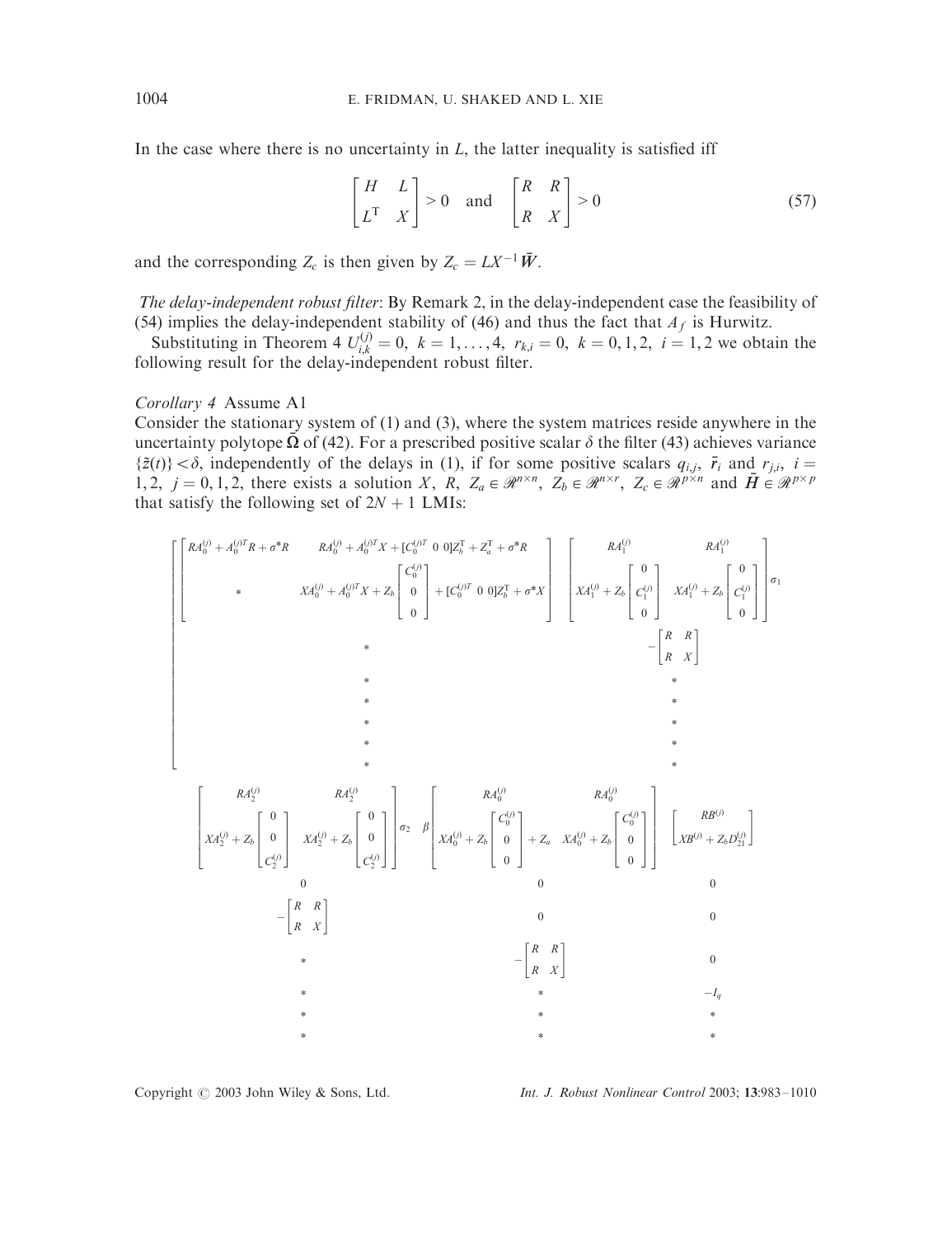$$
\hat{\sigma}_{1} \begin{bmatrix} RD_{1}^{(j)} & 0 \\ xo_{1}^{(j)} & 0 \end{bmatrix} \hat{\sigma}_{2} \begin{bmatrix} RD_{2}^{(j)} & 0 \\ xo_{2}^{(j)} & 0 \end{bmatrix}
$$
\n
$$
\begin{bmatrix} 0 & 0 & 0 \\ 0 & 0 & 0 \\ 0 & 0 & 0 \\ 0 & 0 & 0 \\ 0 & 0 & 0 \\ -\begin{bmatrix} R & R \\ R & X \end{bmatrix} & 0 \\ * & -\begin{bmatrix} R & R \\ R & X \end{bmatrix} & 0 \end{bmatrix} < 0
$$
\n
$$
(58a)
$$

$$
\begin{bmatrix} \bar{H} & L^{(j)} - Z_c & L^{(j)} \\ * & R & R \\ * & * & X \end{bmatrix} > 0, \quad j = 1, 2, ..., N
$$
 (58b)

$$
trace{\{\bar{H}\}} < \delta \tag{58c}
$$

where  $\sigma_i^2$ ,  $\hat{\sigma}_i^2$ ,  $i = 1, 2$ ,  $\beta^2$  and  $\sigma^*$  are defined in (35b), (32c), (35c) and (52c), respectively.

If a solution to this set of LMIs exists then the matrices of the filter (43) that achieves the required bound on the error variance are given by (55).

## Remark 4

In the retarded case, where  $D_1 = D_2 = 0$ , only  $q_{1,0}$  and  $q_{2,0}$  remain as the free tuning parameters in (58a). Consequently,  $\beta = \hat{\sigma}_i = 0$ ,  $\sigma_i^2 = q_{i,0}$ ,  $i = 1, 2$  and  $\sigma^* = q_{1,0}^{-1} + q_{2,0}^{-1}$  should be substituted in (58a) and the resulting inequality becomes

$$
A_0^{(j)} + A_0^{(j)T}R + \sigma^*R
$$
\n
$$
R A_0^{(j)} + A_0^{(j)T}X + [C_0^{(j)T} 0 0]Z_b^T + Z_a^T + \sigma^*R
$$
\n
$$
X A_0^{(j)} + A_0^{(j)T}X + Z_b + \sigma^*X + Z_b \begin{bmatrix} C_0^{(j)} \\ 0 \\ 0 \end{bmatrix} + [C_0^{(j)T} 0 0]Z_b^T
$$
\n
$$
*
$$
\n
$$
*
$$
\n
$$
*
$$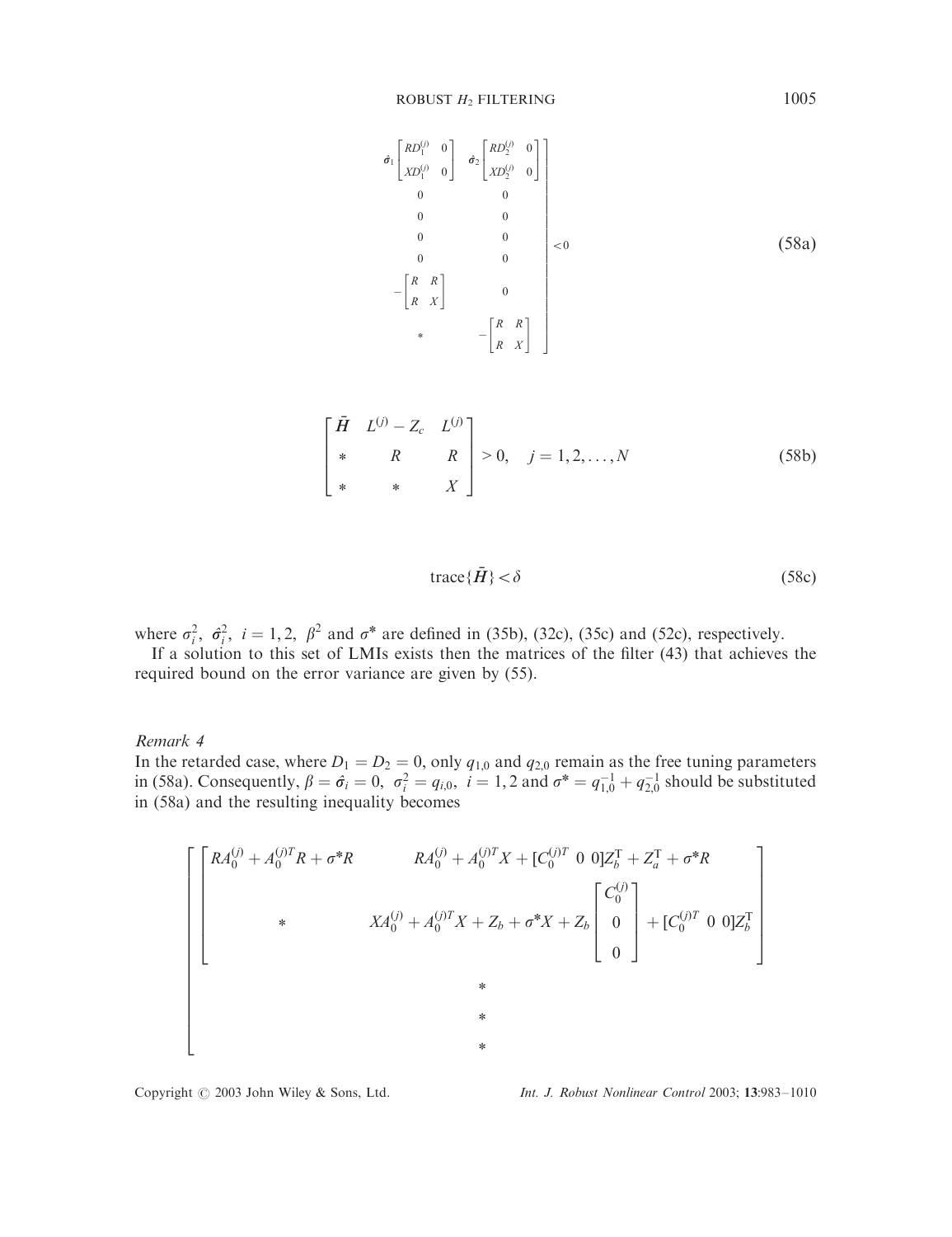$$
\begin{bmatrix}\nRA_1^{(j)} & RA_1^{(j)} \\
XA_1^{(j)} + Z_b\n\end{bmatrix}\n\begin{bmatrix}\n0 \\
C_1^{(j)} \\
0\n\end{bmatrix}\n\begin{bmatrix}\nXA_1^{(j)} + Z_b\n\end{bmatrix}\n\begin{bmatrix}\n0 \\
C_1^{(j)} \\
0\n\end{bmatrix}\n\begin{bmatrix}\n\sqrt{q}_{1,0} \\
\sqrt{q}_{1,0} \\
0\n\end{bmatrix}
$$
\n
$$
-\begin{bmatrix}\nR & R \\
R & X\n\end{bmatrix}
$$
\n\*

$$
\begin{bmatrix}\nR A_2^{(j)} & R A_2^{(j)} \\
X A_2^{(j)} + Z_b \begin{bmatrix} 0 \\ 0 \\ C_2^{(j)} \end{bmatrix} & X A_2^{(j)} + Z_b \begin{bmatrix} 0 \\ 0 \\ C_2^{(j)} \end{bmatrix}\n\end{bmatrix}\n\sqrt{q}_{2,0} \begin{bmatrix} R B^{(j)} \\
X B^{(j)} + Z_b D_{21}^{(j)} \end{bmatrix}\n\begin{bmatrix}\nR B^{(j)} \\
X B^{(j)} + Z_b D_{21}^{(j)}\n\end{bmatrix}\n\begin{bmatrix}\n\end{bmatrix}\n\begin{bmatrix}\n\end{bmatrix}\n\begin{bmatrix}\n\end{bmatrix}\n\begin{bmatrix}\n\end{bmatrix}\n\begin{bmatrix}\n\end{bmatrix}\n\begin{bmatrix}\n\end{bmatrix}\n\begin{bmatrix}\n\end{bmatrix}\n\begin{bmatrix}\n\end{bmatrix}\n\begin{bmatrix}\n\end{bmatrix}\n\begin{bmatrix}\n\end{bmatrix}\n\begin{bmatrix}\n\end{bmatrix}\n\begin{bmatrix}\n\end{bmatrix}\n\begin{bmatrix}\n\end{bmatrix}\n\begin{bmatrix}\n\end{bmatrix}\n\begin{bmatrix}\n\end{bmatrix}\n\begin{bmatrix}\n\end{bmatrix}\n\begin{bmatrix}\n\end{bmatrix}\n\begin{bmatrix}\n\end{bmatrix}\n\begin{bmatrix}\n\end{bmatrix}\n\begin{bmatrix}\n\end{bmatrix}\n\begin{bmatrix}\n\end{bmatrix}\n\begin{bmatrix}\n\end{bmatrix}\n\begin{bmatrix}\n\end{bmatrix}\n\begin{bmatrix}\n\end{bmatrix}\n\begin{bmatrix}\n\end{bmatrix}\n\begin{bmatrix}\n\end{bmatrix}\n\begin{bmatrix}\n\end{bmatrix}\n\begin{bmatrix}\n\end{bmatrix}\n\begin{bmatrix}\n\end{bmatrix}\n\begin{bmatrix}\n\end{bmatrix}\n\begin{bmatrix}\n\end{bmatrix}\n\begin{bmatrix}\n\end{bmatrix}\n\begin{bmatrix}\n\end{bmatrix}\n\begin{bmatrix}\n\end{bmatrix}\n\begin{bmatrix}\n\end{bmatrix}\n\begin{bmatrix}\n\end{bmatrix}\n\begin{bmatrix}\n\end{bmatrix}\n\begin{bmatrix}\n\end{bmatrix}\n\begin{bmatrix}\n\end{bmatrix}\n\begin{bmatrix}\n\end{bmatrix}\n\begin
$$

The delay-dependent robust filter via neutral model transformation: The result of Theorem 4 requires a search for the positive scalars  $q_{i,j}$ ,  $\bar{r}_i$  and  $r_{j,i}$ ,  $i = 1, 2$ ,  $j = 0, 1, 2$ . A much simpler sufficient condition for the existence of a filter that achieves the required estimation  $H_{\infty}$  norm is obtained by applying the neutral model (with  $F_i = A_i$ ). This is achieved by substituting  $U_i^{(j)} = TQ A_i^{(j)} T^T$ ,  $\sigma_i = 0$ ,  $\bar{\sigma}_i^2 = \bar{h}_i r_{0,i}^{-1}$ ,  $i = 1, 2, \beta^2 = \sum_{k=1}^2 (\bar{h}_j r_{0,k} + \bar{r}_k)$  and  $\sigma^* = 0$  in (54a,b). By Remark 2 in this case the feasibility of the LMI implies that  $\sum_{i=0}^{2} \bar{A}_i$  is Hurwitz and thus  $A_f$  is Hurwitz too. We obtain the following.

#### Corollary 5 Assume A1

Consider the stationary system of (1) and (3) where the time delays  $h_1$  and  $h_2$  satisfy (25) and the system matrices reside anywhere in the uncertainty polytope  $\overline{\Omega}$  of (42). For a prescribed positive scalar  $\delta$  the filter (43) achieves *variance*{ $\tilde{z}(t)$ } <  $\delta$ , if for some positive scalars  $\bar{r}_i$  and  $r_{0,i}$ ,  $i = 1, 2$ there exists a solution *X*, *R*,  $Z_a \in \mathcal{R}^{n \times n}$ ,  $Z_b \in \mathcal{R}^{n \times r}$ ,  $Z_c \in \mathcal{R}^{p \times n}$  and  $\overline{H} \in \mathcal{R}^{p \times p}$  that satisfy the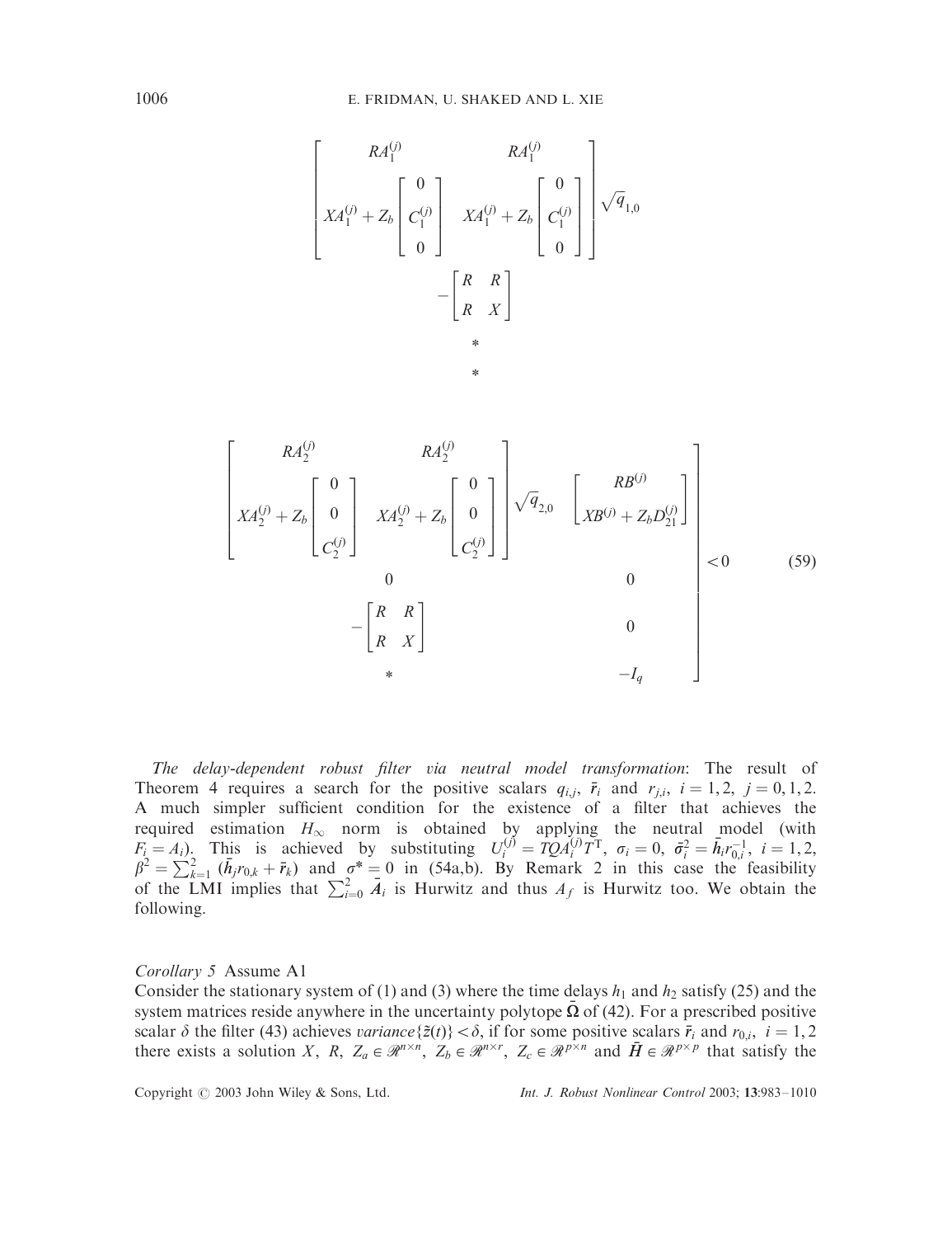following set of  $2N + 1$  LMIs:

$$
\begin{bmatrix}\nR A_1^{(j)} & R A_1^{(j)} & \\
\bar{\Psi}_{\text{dep}} & \begin{bmatrix} & & R A_1^{(j)} & \\
X A_1^{(j)} + Z_b & \begin{bmatrix} 0 \\ C_1^{(j)} \\ 0 \end{bmatrix} & X A_1^{(j)} + Z_b & \begin{bmatrix} 0 \\ C_1^{(j)} \\ 0 \end{bmatrix}\n\end{bmatrix} \vec{\sigma}_1\n\end{bmatrix}\n\begin{bmatrix}\nR A_2^{(j)} & R A_2^{(j)} & \\
X A_2^{(j)} + Z_b & \begin{bmatrix} 0 \\ 0 \\ C_2^{(j)} \end{bmatrix} & \\
\ast & -\begin{bmatrix} R & R \\ R & X \end{bmatrix} & \\
\ast & \ast & \\
\ast & \ast & \\
\ast & \ast & \\
\ast & \ast & \\
\ast & \ast & \\
\ast & \ast & \\
\ast & \ast & \\
\ast & \ast & \\
\ast & \ast & \\
\ast & \ast & \\
\ast & \ast & \\
\ast & \ast & \\
\ast & \ast & \\
\ast & \ast & \\
\ast & \ast & \\
\ast & \ast & \\
\ast & \ast & \\
\ast & \ast & \\
\ast & \ast & \\
\ast & \ast & \\
\ast & \ast & \\
\ast & \ast & \\
\ast & \ast & \\
\ast & \ast & \\
\ast & \ast & \\
\ast & \ast & \\
\ast & \ast & \\
\ast & \ast & \\
\ast & \ast & \\
\ast & \ast & \\
\ast & \ast & \\
\ast & \ast & \\
\ast & \ast & \\
\ast & \ast & \\
\ast & \ast & \\
\ast & \ast & \\
\ast & \ast & \\
\ast & \ast & \\
\ast & \ast & \\
\ast & \ast & \\
\ast & \ast & \\
\ast & \ast & \\
\ast & \ast & \\
\ast & \ast & \\
\
$$

$$
\beta \left[ \begin{array}{ccc} & R \sum_{i=0}^{2} A_{i}^{(j)} & R \sum_{i=0}^{2} A_{i}^{(j)} \\ X \sum_{i=0}^{2} A_{i}^{(j)} + Z_{b} \begin{bmatrix} C_{0}^{(j)} \\ C_{1}^{(j)} \\ C_{2}^{(j)} \end{bmatrix} + Z_{a} & X \sum_{i=0}^{2} A_{i}^{(j)} + Z_{b} \begin{bmatrix} C_{0}^{(j)} \\ C_{1}^{(j)} \\ C_{2}^{(j)} \end{bmatrix} \right] \\ - \begin{bmatrix} R & R \\ R & X \end{bmatrix} + \\ * \\ * \\ * \\ * \end{array}
$$

$$
\begin{bmatrix}\nRB^{(j)} \\
XB^{(j)} + Z_b D_{21}^{(j)}\n\end{bmatrix}\n\begin{bmatrix}\n\bar{r}_1^{-\frac{1}{2}}\begin{bmatrix}\nRD_1^{(j)} & 0 \\
XD_1^{(j)} & 0\n\end{bmatrix} & \bar{r}_2^{-\frac{1}{2}}\begin{bmatrix}\nRD_2^{(j)} & 0 \\
XD_2^{(j)} & 0\n\end{bmatrix} \\
0 & 0 & 0 \\
0 & 0 & 0 \\
0 & 0 & 0 \\
-I_q & 0 & 0 \\
-I_q & 0 & 0 \\
* & -\begin{bmatrix}\nR & R \\
R & X\n\end{bmatrix} & 0 \\
* & -\begin{bmatrix}\nR & R \\
R & X\n\end{bmatrix} & -\begin{bmatrix}\nR & R \\
R & X\n\end{bmatrix}\n\end{bmatrix}
$$
\n(60a)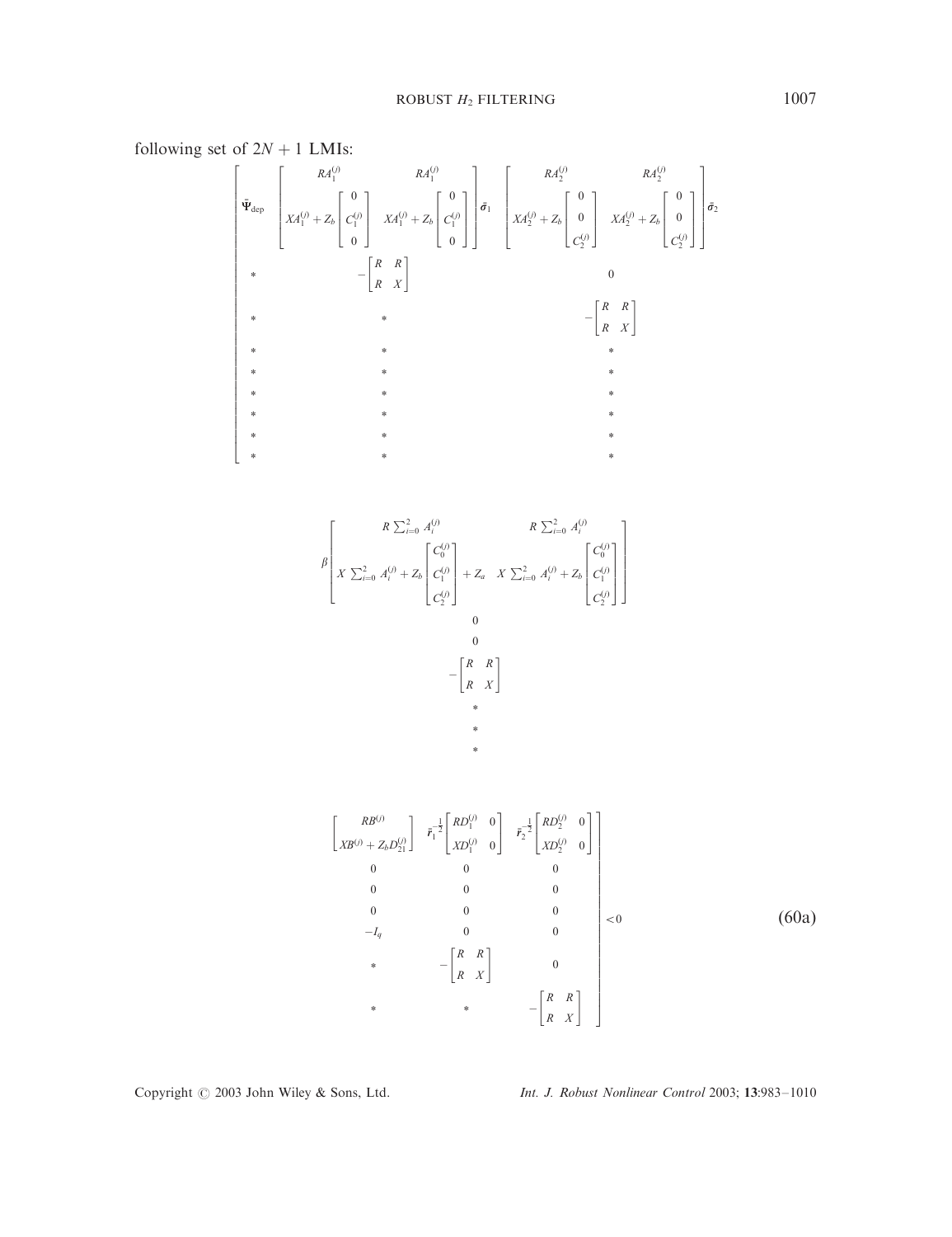$$
\bar{\Psi}_{\text{dep}} = \begin{bmatrix} \sum_{i=0}^{2} (RA_{i}^{(j)} + A_{i}^{(j)T}R) & \sum_{i=0}^{2} (RA_{i}^{(j)} + A_{i}^{(j)T}X) + [C_{0}^{(j)T} C_{1}^{(j)T} C_{2}^{(j)T}]Z_{b}^{T} + Z_{a}^{T} \\ * & \sum_{i=0}^{2} (XA_{i}^{(j)} + A_{i}^{(j)T}X) + Z_{b} \begin{bmatrix} C_{0}^{(j)} \\ C_{1}^{(j)} \\ C_{2}^{(j)} \end{bmatrix} + [C_{0}^{(j)T} C_{1}^{(j)T} C_{2}^{(j)T}]Z_{b}^{T} \\ \qquad (60b)
$$

and (54c) for  $j = 1, 2, ..., N$  and (54d) where

$$
\bar{\sigma}_i^2 = r_{0,i}^{-1} \bar{h}_i
$$
,  $i = 1, 2$  and  $\beta^2 = \sum_{j=1}^2 (\bar{h}_j r_{0,j} + \bar{r}_j)$ 

If a solution to this set of LMIs exists then the matrices of filter (43) that achieves the required bound on the error variance are given by (55a–c).

## Remark 5

The latter result is further simplified in the case where  $D_i = 0$ ,  $i = 1, 2$ . In this case, only the scalars  $r_{0,1}$  and  $r_{0,2}$  should be searched for, in the LMI (60a) the last two column and row blocks should be deleted and in the definition of  $\beta$ ,  $\bar{r}_i$ ,  $i = 1, 2$  are taken to be zeros.

It is of interest to examine in the latter case  $(D_1 = D_2 = 0)$  what form of LMIs the condition of Corollary 5 tends to when the bounds on the delay,  $\bar{h}_1$  and  $\bar{h}_2$  go to zero. In the latter case, we denote  $A^{(j)} = \sum_{i=0}^{2} A_i^{(j)}$  and replace  $[C_0^{(j)T} C_1^{(j)T} C_2^{(j)T}]$  by  $C^{(j)}$ . Since a zero  $\bar{h}_i$  le 0,  $i = 1, 2, (60a-b)$  become

$$
\begin{bmatrix} RA^{(j)} + A^{(j)T}R & RA^{(j)} + A^{(j)T}X + C^{jT}Z_{b}^{T} + Z_{a}^{T} & RB^{(j)} \\ * & XA^{(j)} + A^{(j)T}X + Z_{b}C^{(j)} + C^{(j)T}Z_{b}^{T} & XB^{(j)} + Z_{b}D_{21}^{(j)} \\ * & * & -I_{q} \end{bmatrix} < 0,
$$
  
\n
$$
j = 1, 2, ..., N
$$
\n(61)

Together with (54c,d), the LMIs of (61) are exactly those obtained in [24] for robust *H*<sup>2</sup> filter design for systems without delays.

## 6. EXAMPLE

Most recent examples that concerned robust  $H_{\infty}$  filtering design appear in Reference [15]. We apply our method to the first example that appears there.

Consider the system given in (1) where

$$
A_0 = \begin{bmatrix} 0 & 2 \\ -3 & -4 + \rho \end{bmatrix}, \quad A_1 = \begin{bmatrix} -0.1 & 0 \\ 0.2 & -0.2 + \phi \end{bmatrix},
$$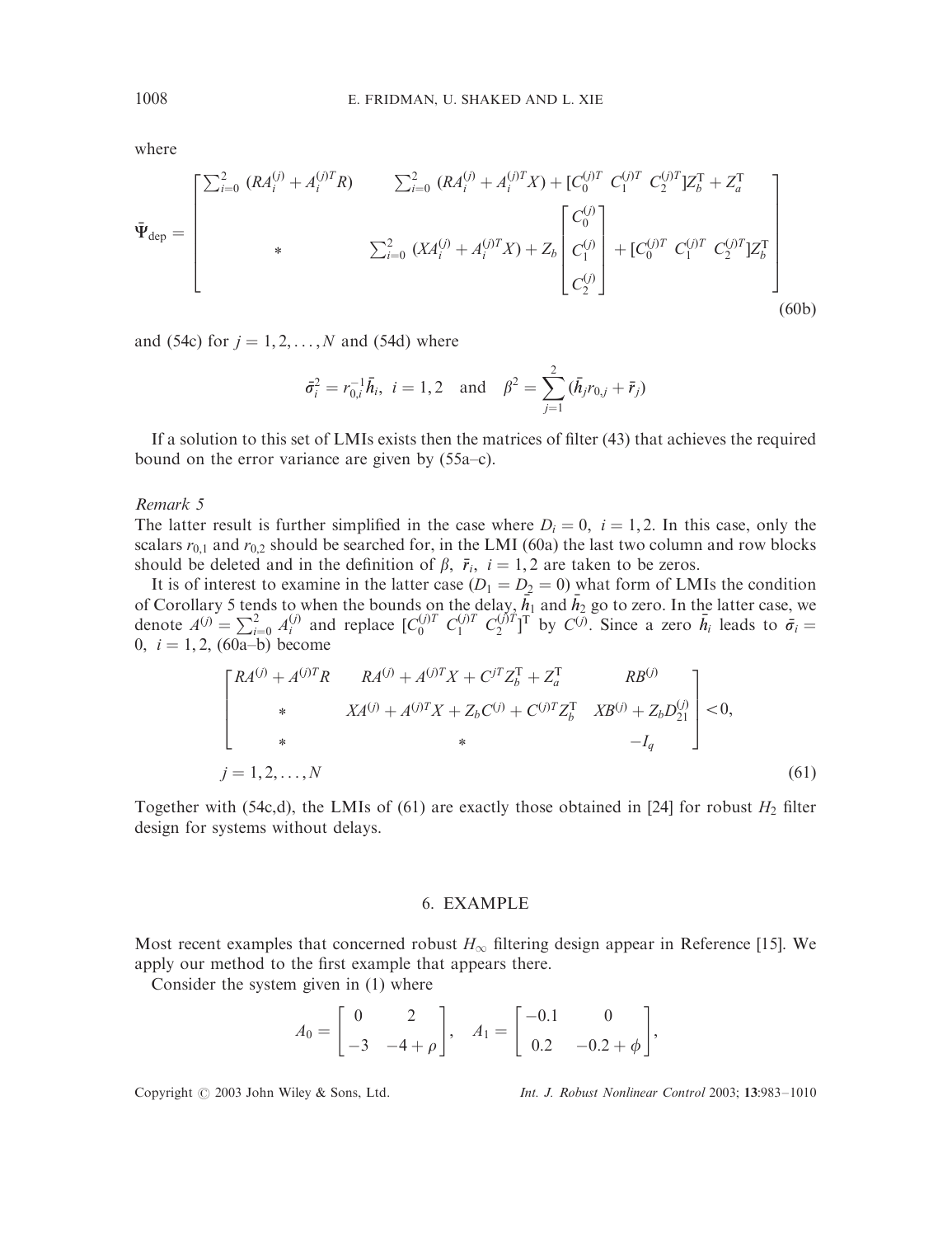$$
A_2 = \begin{bmatrix} 0 & 0.1 \\ -0.2 & -0.3 + \phi \end{bmatrix}, \quad B = \begin{bmatrix} 0 \\ 1 \end{bmatrix}
$$
  

$$
C_0 = \begin{bmatrix} 1 & 0 \end{bmatrix}, \quad C_1 = 0, \quad C_2 = 0, \quad D_1 = D_2 = 0, \quad D_{21} = 1 \quad \text{and } L = \begin{bmatrix} 1 & 2 \end{bmatrix}
$$

The uncertain parameters satisfy  $|\rho| \le 2$  and  $|\phi| \le 0.1$  and we consider the case where  $h_1 = 0.4$ and  $\bar{h}_2 = 0.5$ .

Clearly, the uncertainty polytope  $\Omega$  possesses  $N = 4$  vertices. Applying Corollary 4 and using the LMI in Remark 4 we first derive the optimal robust delay-independent filter. Using  $q_{0,1} =$ 3.1 and  $q_{0,2} = 2.8$  a near minimum value of  $\delta = 1.066$  is obtained. The state-space matrices of this filter are given by:

$$
A_f = \begin{bmatrix} -0.1900 & 1.5645 \\ -4.5541 & -2.5099 \end{bmatrix}, \quad B_f = \begin{bmatrix} 0.1841 \\ 1.6230 \end{bmatrix} \quad \text{and} \quad C_f = \begin{bmatrix} 0.6353 & 1.2132 \end{bmatrix}
$$

The delay-dependent filter is sought next. Applying Corollary 5 and following Remark 5, a near minimum value of  $\delta = 0.7319$  is obtained for  $r_{0,1} = r_{0,2} = 0.12$ . The corresponding filter is described by

$$
A_f = \begin{bmatrix} 0.1189 & 1.8929 \\ -5.2583 & -4.0379 \end{bmatrix}, \quad B_f = \begin{bmatrix} 0.0156 \\ 1.7036 \end{bmatrix} \quad \text{and} \quad C_f = \begin{bmatrix} 0.7612 & 1.1481 \end{bmatrix}
$$

We note that the resulting  $\delta$  is 25% less than a corresponding result of  $\delta = 0.9728$  that has been found in [22]. The latter has been obtained by applying a new  $H_{\infty}$  filtering result with a prescribed estimation error level that tends to infinity.

Assuming that the above system has a neutral part, say  $D_1 = \text{diag}{0.1, 0.1}$ ,  $D_2 = 0$ , we apply Corollary 6 and find a near minimum value of  $\delta = 9.263$ . This value is obtained for  $r_{0,1} =$  $r_{0,2} = 0.11$  and  $\bar{r}_1 = 0.064$ . The corresponding filter is described by

$$
A_f = \begin{bmatrix} -0.9608 & 1.6045 \\ -5.3586 & -2.9816 \end{bmatrix}, \quad B_f = \begin{bmatrix} 1.7051 \\ 0.8986 \end{bmatrix} \quad \text{and} \quad C_f = \begin{bmatrix} 0.3516 & 0.5061 \end{bmatrix}
$$

## 7. CONCLUSIONS

A minimum variance filtering estimation of linear neutral type systems with multiple time delays and polytopic uncertainty has been considered. Our approach is based on the equations that the covariance matrix of the estimation error and its upper-bound satisfy. LMIs are obtained whose solution, if exists, provides a minimum upper-bound to the variance of the estimation error over the entire uncertainty polytope.

The general delay-dependent design requires an additional stability verification of the the resulting filter. In the delay-independent design and in the important delay-dependent synthesis that is based on the neutral model transformation, the stability of the resulting estimation process is guaranteed by the LMIs solved. These LMIs provide, in the case where the system is retarded and when the delays tend to zero, the LMIs that have been recently derived for general robust filtering design for systems without delays.